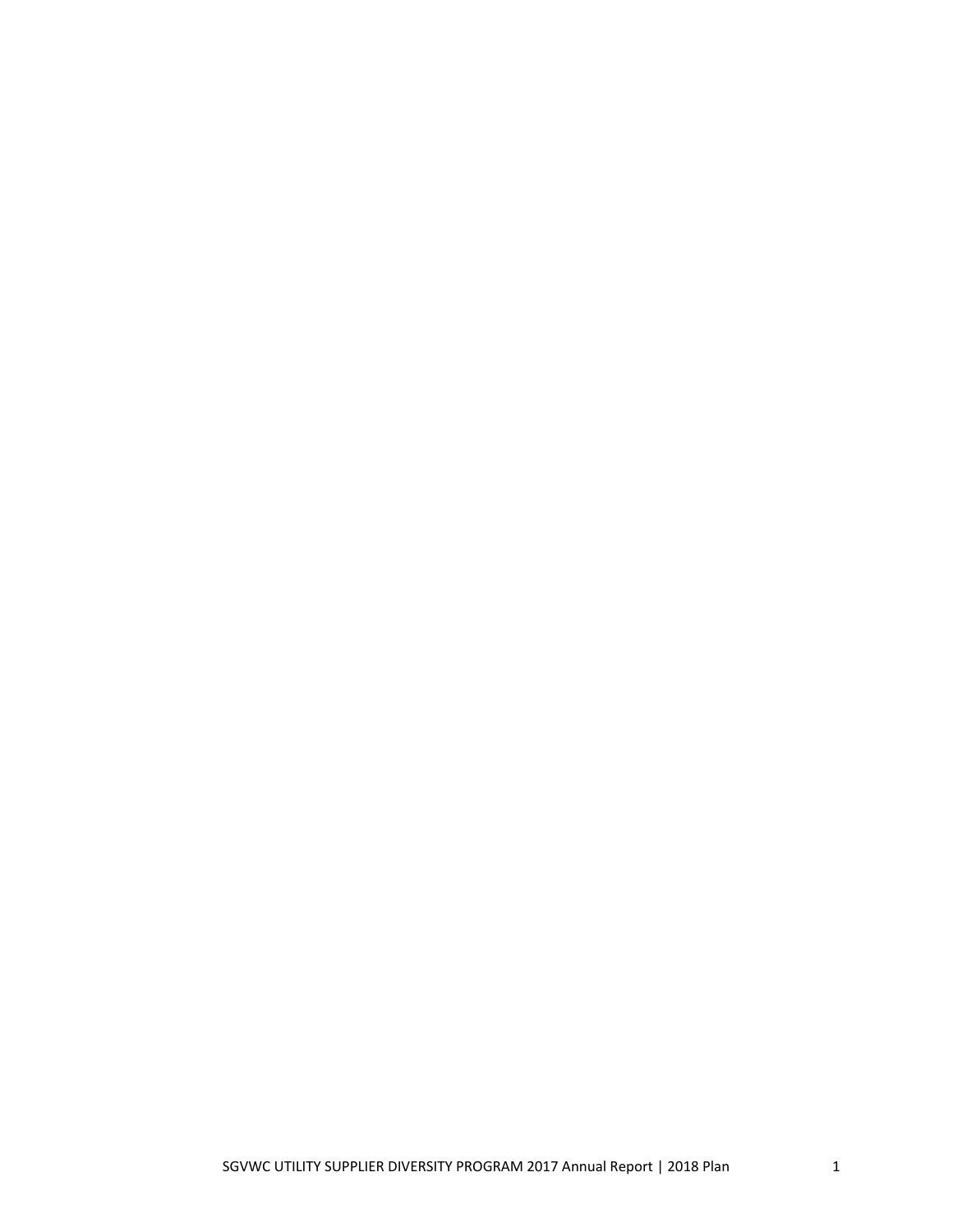|                             | San Gabriel Valley Water Company                         | 2017 Report                                                                          | G.O. #156 |                       |  |  |  |  |  |  |  |
|-----------------------------|----------------------------------------------------------|--------------------------------------------------------------------------------------|-----------|-----------------------|--|--|--|--|--|--|--|
|                             | WMDVLGBTBE Annual Report/Annual Plan - Table of Contents |                                                                                      |           |                       |  |  |  |  |  |  |  |
| G.O. #156<br><b>Section</b> |                                                          |                                                                                      |           | Page<br><b>Number</b> |  |  |  |  |  |  |  |
|                             | <b>Annual Report</b>                                     |                                                                                      |           |                       |  |  |  |  |  |  |  |
| 9.1.1                       |                                                          | Description of WMDVLGBTBE Program Activities During the Previous Calendar Year       |           | 3                     |  |  |  |  |  |  |  |
| 9.1.2                       | <b>WMDVLGBTBE Annual Results by Ethnicity</b>            |                                                                                      |           | $\overline{7}$        |  |  |  |  |  |  |  |
| 9.1.2                       |                                                          | WMDVLGBTBE Direct Procurement by Product and Service Categories                      |           | 8                     |  |  |  |  |  |  |  |
| 9.1.2                       |                                                          | WMDVLGBTBE Subcontractor Procurement by Product and Service Categories               |           | 9                     |  |  |  |  |  |  |  |
| 9.1.2                       |                                                          | WMDVLGBTBE Procurement by Standard Industrial Categories                             |           | 10                    |  |  |  |  |  |  |  |
| 9.1.2                       |                                                          | Number of WMDVLGBTBE Suppliers and Revenue Reported to the Clearinghouse             |           | 12                    |  |  |  |  |  |  |  |
| 9.1.2                       |                                                          | Description of Number of WMDVLGBTBE Suppliers with CA Majority Workforce             |           | 13                    |  |  |  |  |  |  |  |
| 9.1.3                       | <b>WMDVLGBTBE Program Expenses</b>                       |                                                                                      |           | 13                    |  |  |  |  |  |  |  |
| 9.1.4                       |                                                          | Description of Progress in Meeting or Exceeding Set Goals                            |           | 13                    |  |  |  |  |  |  |  |
| 9.1.4                       | <b>WMDVLGBTBE Results and Goals</b>                      |                                                                                      |           | 14                    |  |  |  |  |  |  |  |
| 9.1.5                       |                                                          | Description of Prime Contractor Utilization of WMDVLGBTBE Subcontractors             |           | 14                    |  |  |  |  |  |  |  |
| 9.1.5                       |                                                          | Summary of Prime Contractor Utilization of WMDVLGBTBE Subcontractors                 |           | 15                    |  |  |  |  |  |  |  |
| 9.1.6                       |                                                          | A List of WMDVLGBTBE Complaints Received and Current Status                          |           | 16                    |  |  |  |  |  |  |  |
| 9.1.7                       |                                                          | Description of Efforts to Recruit WMDVLGBTBE Suppliers in Low Utilization Categories |           | 16                    |  |  |  |  |  |  |  |
|                             |                                                          |                                                                                      |           |                       |  |  |  |  |  |  |  |

### **Annual Plan**

| 10.1.1 | WMDVLGBTBE Annual SHORT, MID, AND LONG-TERM Goals                               | 20 |
|--------|---------------------------------------------------------------------------------|----|
| 10.1.2 | Description of WMDVLGBTBE Planned Program Activities for the Next Calendar Year | 21 |
| 10.1.3 | Plans for Recruiting WMDVLGBTBE Suppliers in Low Utilization Areas              | 21 |
| 10.1.4 | Plans for Recruiting WMDVLGBTBE Suppliers Where Unavailable                     | 22 |
| 10.1.5 | Plans for Encouraging Prime Contractors to Subcontract WMDVLGBTBE Suppliers     | 22 |
| 10.1.6 | Plans for Complying with WMDVLGBTBE Program Guidelines                          | 22 |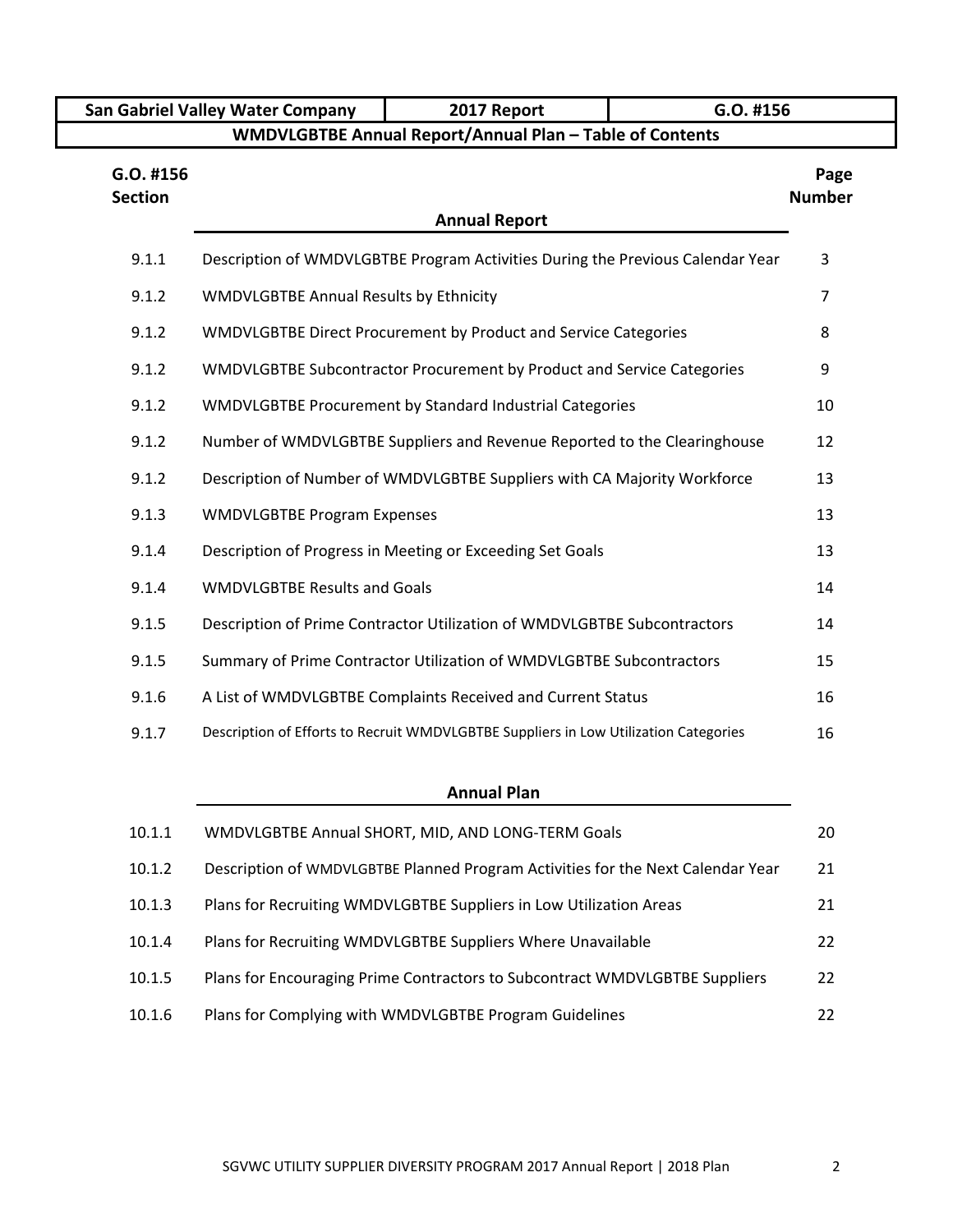| <b>San Gabriel Valley Water Company</b>                                        | 2017 Report | G.O. #156 Sec. 9.1.1 |
|--------------------------------------------------------------------------------|-------------|----------------------|
| Description of WMDVLGBTBE Program Activities During the Pervious Calendar Year |             |                      |

### **Internal Program Activities**

### **Staff changes**

Vice President of Engineering, Matt Yucelen, was given broad executive-level authority over the suppler diversity and purchasing departments. This change brought supplier diversity and general purchasing under the same umbrella as major construction activities, concentrating control and responsibility for program results in one department. Additionally, the Supplier Diversity Coordinator was elevated to Supplier Diversity Manager signaling greater influence and authority to supplier diversity initiatives.

### Continued Work on Improving Internal Supplier Diversity Information System

A "user friendly" data entry screen has been put into production giving the supplier diversity manager the ability to update vendor profile in real time without relying on other departments. A dedicated IT staff person has been assigned to supplier diversity to more readily respond to other programming enhancements as the need arises.

### **Procurement Documents Update**

The process of updating our procurement documents has proven to be a daunting undertaking. Some of the company's procurement documents have been in place for over 40 years. All of these contracts and forms need to be carefully reviewed not only for supplier diversity provisions, but for legal and business consistency between documents. The process in ongoing and we expect to complete it during 2018.

### **Success Stories**



In 2017, San Gabriel hired Afro-America Women-owned firm, Merriwether & Williams Insurance Services. We look forward to a long-lasting relationship with Ms. Merriwether and company.

We also began work with our mentee, Vobecky Enterprises. This award winning company was recently honored by Wells Fargo as Small Business of the year. Bianca and her husband Pete have proven to be trusted partners.

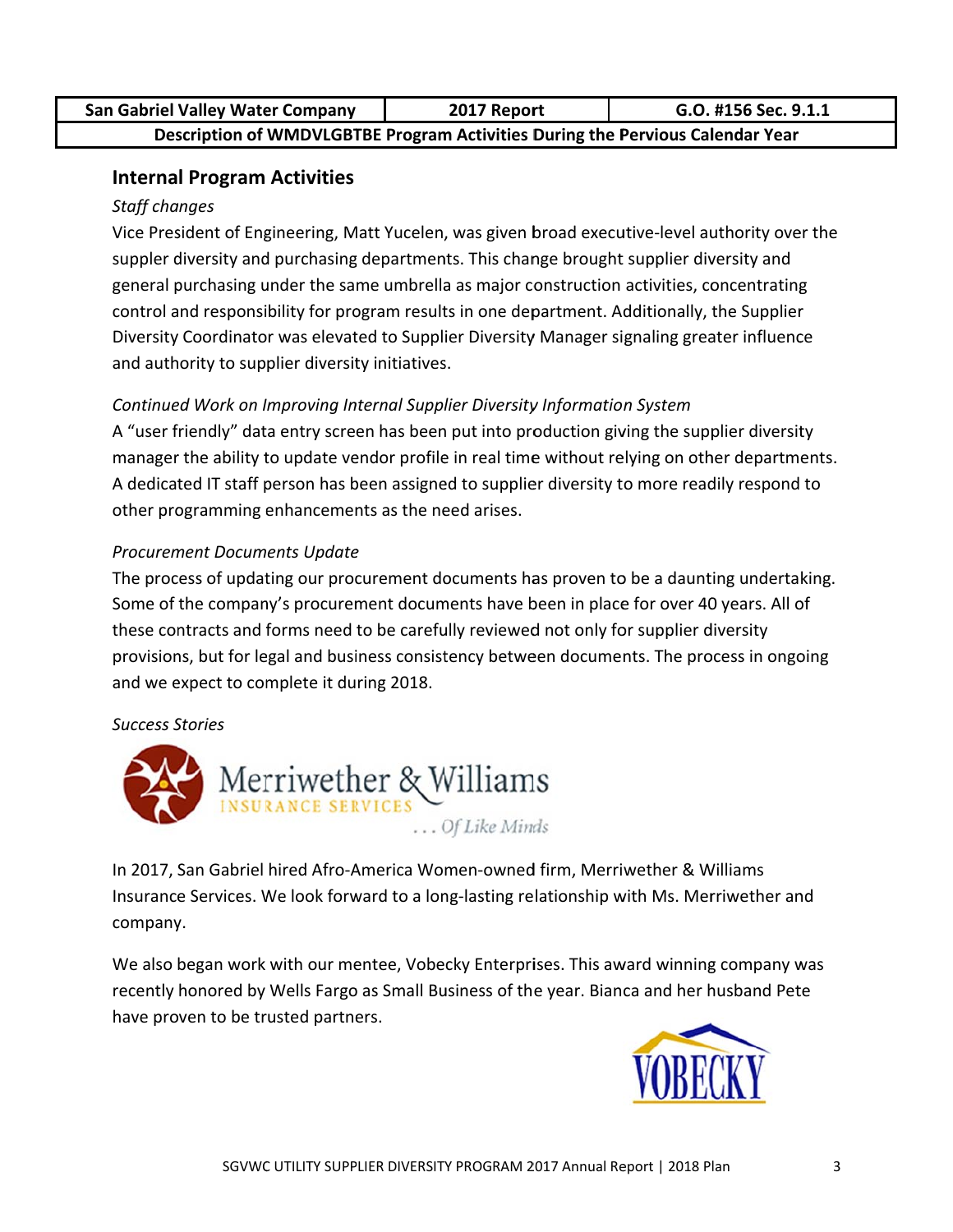### **External Program Activities**

### Collaboration with the California Water Association

In 2017, through the California Water Association (CWA), we established a partnership with the San Jose-, Fresno-, and Los Angeles-Minority Business Development Agencies to host a series of workshops across the state.

Our first workshop March 10<sup>th</sup> in Citrus Heights had 74 RSVPs and included discussions on doing business with the water utilities and bonding. It also included discussions on access to capital in the form of state- and federal-guaranteed loans. We featured speakers from the Small Business Administration, Suhr Risk Services and the California Capital Financial Development Corporation.

At our second workshop, June 29<sup>th</sup>, a University of Southern California classroom was packed with small business owners who took advantage of the day to learn about doing business with California water companies. The workshop, with 90 RSVPs, also featured discussions on doing business with the water utilities and bonding. An SBA-moderated panel of lending officers from Boston Private Bank and Trust, Bank of America and Pacific Western Bank discusssed 101/SBA Programs and access to capital. This innovative approach allowed suppliers to get perspectives from small, medium and large lending entities. The event was jointly organized by the San Jose Minority Business Development Agency (MBDA) Business Center and Los Angeles MBDA Business Center.





**CWA-MBDA Los Angeles Workshop** 

The agenda also included a presentation on the different procurement opportunities with CWA participating companies, a bonding and Access to Capital discussion moderated by Victor Parker, District Director of Small Business Administration (SBA) Los Angeles. It featured Boston Private Bank and Trust, Bank of America, and Pacific Western Bank. Acting National Director of MBDA, Chris Garcia, also made a quick appearance and briefly addressed the attendees. As the event came to an end, small business owners were given the opportunity to network with the speakers and create meaningful connections. Emma Maxey, Supplier Diversity Program Manager with Golden State Water Company commented, "Working with the MBDA has broadened our reach to small businesses by developing relationships between our industry and the banking institutions. We are excited to be a part of this endeavor." Her sentiment was echoed by Jose G. Espinoza, Supplier Diversity Program Manager with California Water Service, "Our partnership with MBDA is key to the California Water Association's efforts towards capacity building and technical assistance. We're proud of the results and remain committed to our mission of providing a forum to address the challenges our suppliers are facing."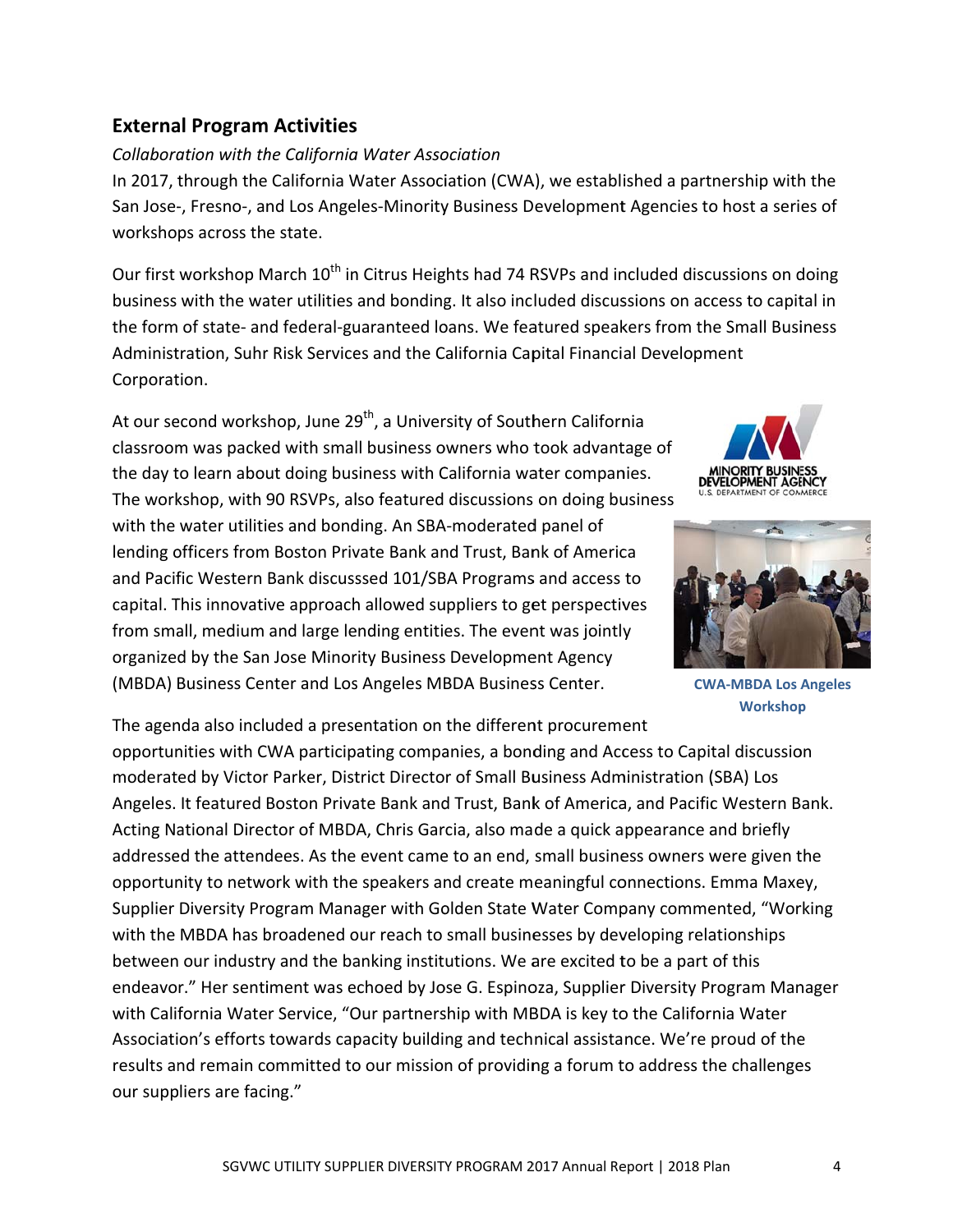We hosted our third workshop October 13<sup>th</sup> in San Jose partnering with PG&E and the Santa Clara Valley Transportation Authority. The focus was on Effective Marketing to Public Utilities featuring two experts from the community who give their perspective to diverse suppliers. Shirley Tan, from Systems Coach spoke about identifying your ideal customer prior to crafting your marketing message and website. Teri Williams with the Regional Monterey Bay Procurement Technical Assistance Center discussed best practices for writing capabilities statements. We concluded the event with a panel discussion moderated by Hien Tran with Anvil Builders (DVBE #11030010). With 119 RSVPs the event proved a success.



**Edward Simon, Cal-Am & Jackie Glover SGVW** 

For our final workshop December 8<sup>th</sup> in San Diego, we partnered with a Google Digital Coach to discuss digital marketing strategies. The event concluded with suppliers taking the opportunity to direct questions about doing business with the utilities to a panel moderated by Aestocia Ramirez from Lyden Electric (VON# 14090099). Panel members included representatives from San Gabriel Valley Water Company, California-American Water, Metropolitan Water District of Southern California and San Diego County Water Authority. We had 110 RSVPs for the event.

## **CITY NATIONAL BAN** AN RBC COMPANY



**CWA-CNB Workshop** 

With an added focus on access to capital, we established a relationship with Higher Growth Strategies, LLC and City National Bank (CNB) to host two workshops solely focused on alternative loan vehicles.

Our first workshop May 12<sup>th</sup> in Los Angeles featured a CNB Community Reinvestment Officer discussing how to establish a banking relationship, identify capital needs, sources and criteria.

Our second workshop August 9<sup>th</sup> in San Francisco featured a CNB Community Development Officer who addressed alternatives to banks as capital sources, such as credit unions and community-based lending entities.

In February and March, CWA participating utilities colloborated with Edison and the UC Riverside Career Center to present the Elevate Entrepreneur Institute. The program promotes an ecosystem that boosts the competitive advantage of particiants. It convened a selcted group of accomplished and growing diverse suppliers to elevate their success as it developed them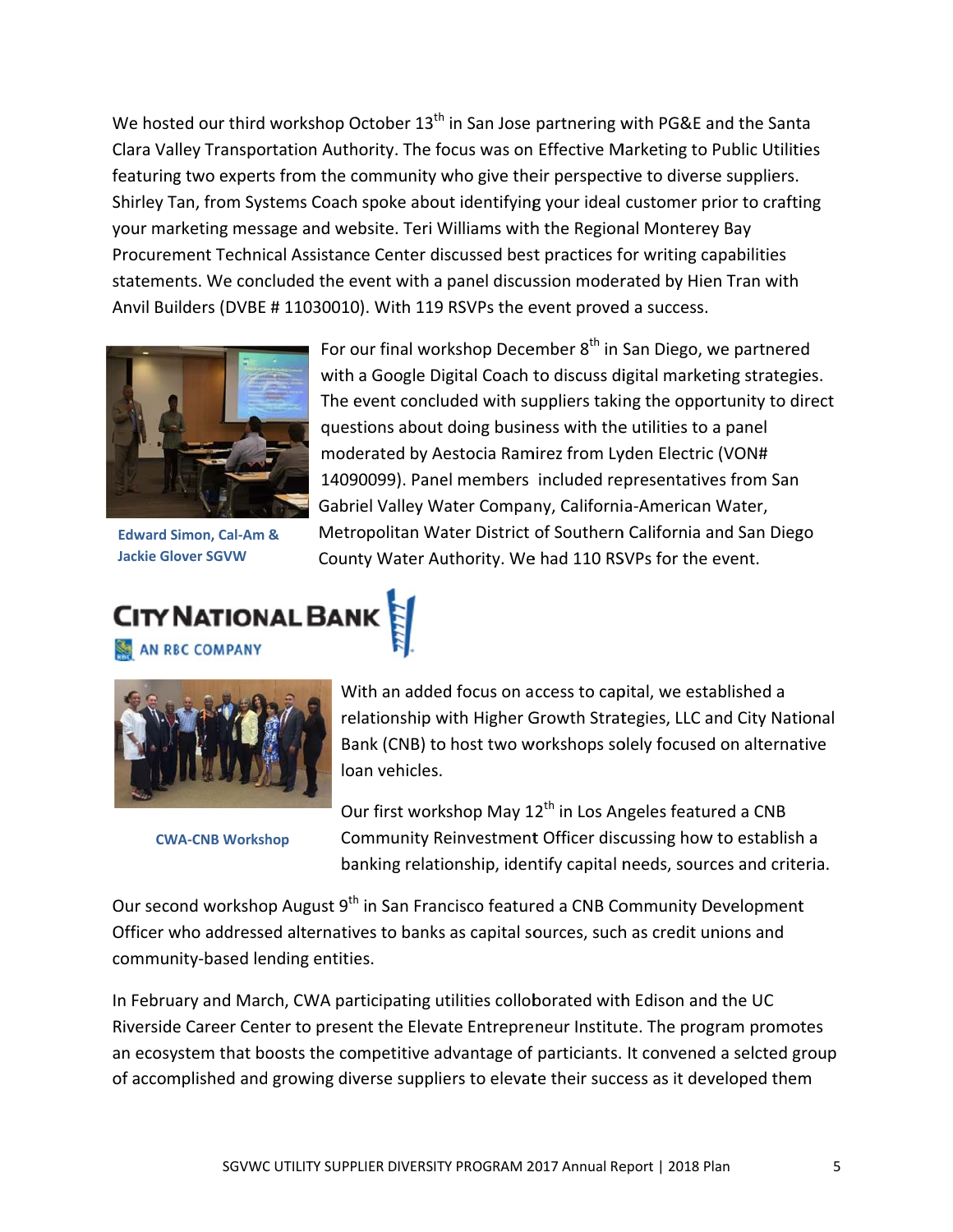into stronger leaders. The program covered three topics, Strategic Thinking, Influence and Innovation.



In June, CWA participating utilities sponsored their annual Meet the Primes event in Citrus Heights. We introduced a Vendor Showcase that featured two minute capabilities presentations from vetted diverse suppliers in construction, engineering, new technologies and other selected commodities that fit our sourcing needs. It also included presentations from utility representatives and a major prime. Reviews were excellent. We also introduced

our first Prime Contractor of the Year award. This award went to the prime contractor that contributred most to the success of our supplier diversity efforts. The 2017 Prime Contractor of the Year went to West Valley Construction Company. We plan to continue this award and expand it to include a DBE of the Year as well.

We attended several other outreach events during the year. The Black Business Association's (BBA) Procurement Summit was particularily beneficial.

The BBA's Salute to Black Women Business Conference was beneficial as well.



Ed Simon, Cal-Am Water, Jackie Glover and Veronica Neri, San Gabriel Valley Water at the BBA's Salute to Black Women event



Matt Yucelen, San Gabriel's VP Eng. answering questions regarding procurement at the BBA Summit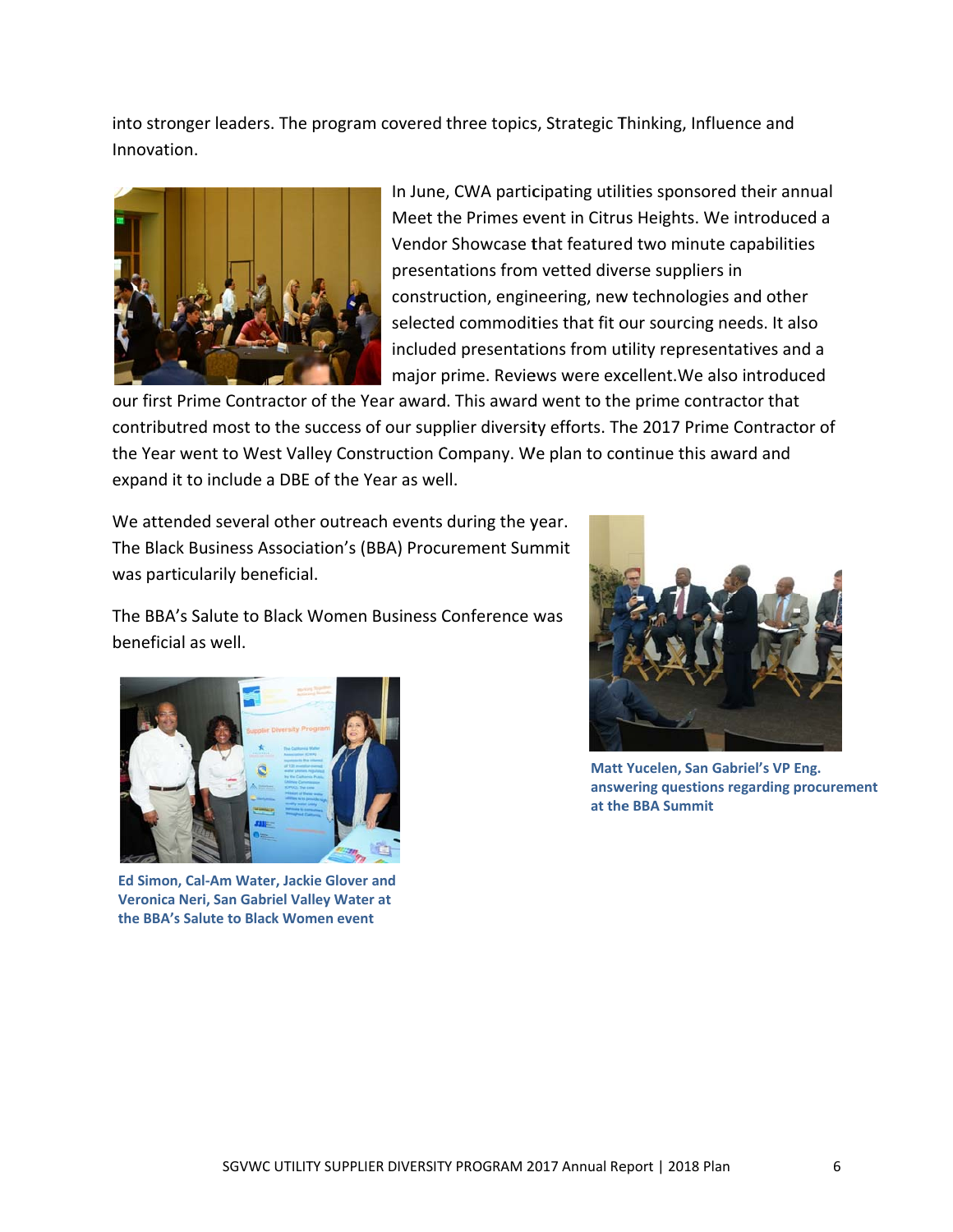| <b>San Gabriel Valley Water Company</b> | 2017 Report                                   | G.O. #156 Section 9.1.2 |
|-----------------------------------------|-----------------------------------------------|-------------------------|
|                                         | <b>WMDVLGBTBE Annual Results by Ethnicity</b> |                         |

|    |                 |                                                 |                | 2017               |                    |        |
|----|-----------------|-------------------------------------------------|----------------|--------------------|--------------------|--------|
|    |                 |                                                 | <b>Direct</b>  | Sub                | Total \$           | %      |
|    |                 | Asian Pacific American                          | 176,211.00     | \$<br>503,250.00   | \$679,461.00       | 1.63%  |
|    | <b>Minority</b> | African American                                | 32,188.00      | \$<br>44,888.35    | \$77,076.35        | 0.19%  |
| 3  | <b>Male</b>     | <b>Hispanic American</b>                        | 2,818,498.00   | \$<br>578,908.01   | \$3,397,406.01     | 8.16%  |
|    |                 | Native American                                 | 1,136,558.00   |                    | \$1,136,558.00     | 2.73%  |
|    |                 | <b>Total Minority Male</b>                      | \$4,163,455    | \$<br>1,127,046.36 | \$5,290,501.36     | 12.71% |
| 6  |                 | Asian Pacific American                          | 51,818.00      |                    | \$51,818.00        | 0.12%  |
|    | <b>Minority</b> | African American                                | 619,662.00     |                    | \$619,662.00       | 1.49%  |
| 8  | <b>Female</b>   | Hispanic American                               | 41,630.00      |                    | \$41,630.00        | 0.10%  |
| 9  |                 | Native American                                 |                |                    | \$0.00             | 0.00%  |
| 10 |                 | <b>Total Minority Female</b>                    | \$713,110.00   | 0.00               | \$713,110.00       | 1.71%  |
|    |                 |                                                 |                |                    |                    |        |
| 11 |                 | <b>Total Minority Business Enterprise (MBE)</b> | \$4,876,565.00 | \$<br>1,127,046.36 | \$6,003,611.36     | 14.42% |
|    |                 |                                                 |                |                    |                    |        |
| 12 |                 | Women Business Enterprise (WBE)                 | \$2,728,167.00 | \$<br>46,037.10    | \$2,774,204.10     | 6.66%  |
|    |                 |                                                 |                |                    |                    |        |
| 13 |                 | Lesbian, Gay, Bisexual, Transgender             |                |                    |                    |        |
|    |                 | <b>Business Enterprise (LGBTBE)</b>             | \$468,836.00   |                    | \$468,836.00       | 1.13%  |
|    |                 |                                                 |                |                    |                    |        |
| 14 |                 | Disabled Veteran Business Enterprise            |                |                    |                    |        |
|    |                 | (DVBE)                                          | \$44,141.00    | \$<br>62,140.00    | \$106,281.00       | 0.26%  |
|    |                 |                                                 |                |                    |                    |        |
| 15 |                 | Other $8(a)^*$                                  | \$0.00         |                    | \$0                | 0.00%  |
|    |                 |                                                 |                |                    |                    |        |
| 16 |                 | <b>Total WMDVLGBTBE</b>                         | \$8,117,709.00 | \$<br>1,235,223.46 | \$<br>9,352,932.46 | 22.46% |

17 **Net Procurement\*\* \$ 41,635,111.36**

NOTE: \*FIRMS CLASSIFIED AS 8(a) OF SMALL BUSINESS ADMINISTRATION INCLUDES NON‐WMDVLGBTBE \*\*NET PROCUREMENT INCLUDES PURCHASE ORDER, NON‐PURCHASE ORDER, AND CREDIT CARD DOLLARS Direct – DIRECT PROCUREMENT Sub – SUBCONTRACTOR PROCUREMENT % ‐ PERCENTAGE OF NET PROCUREMENT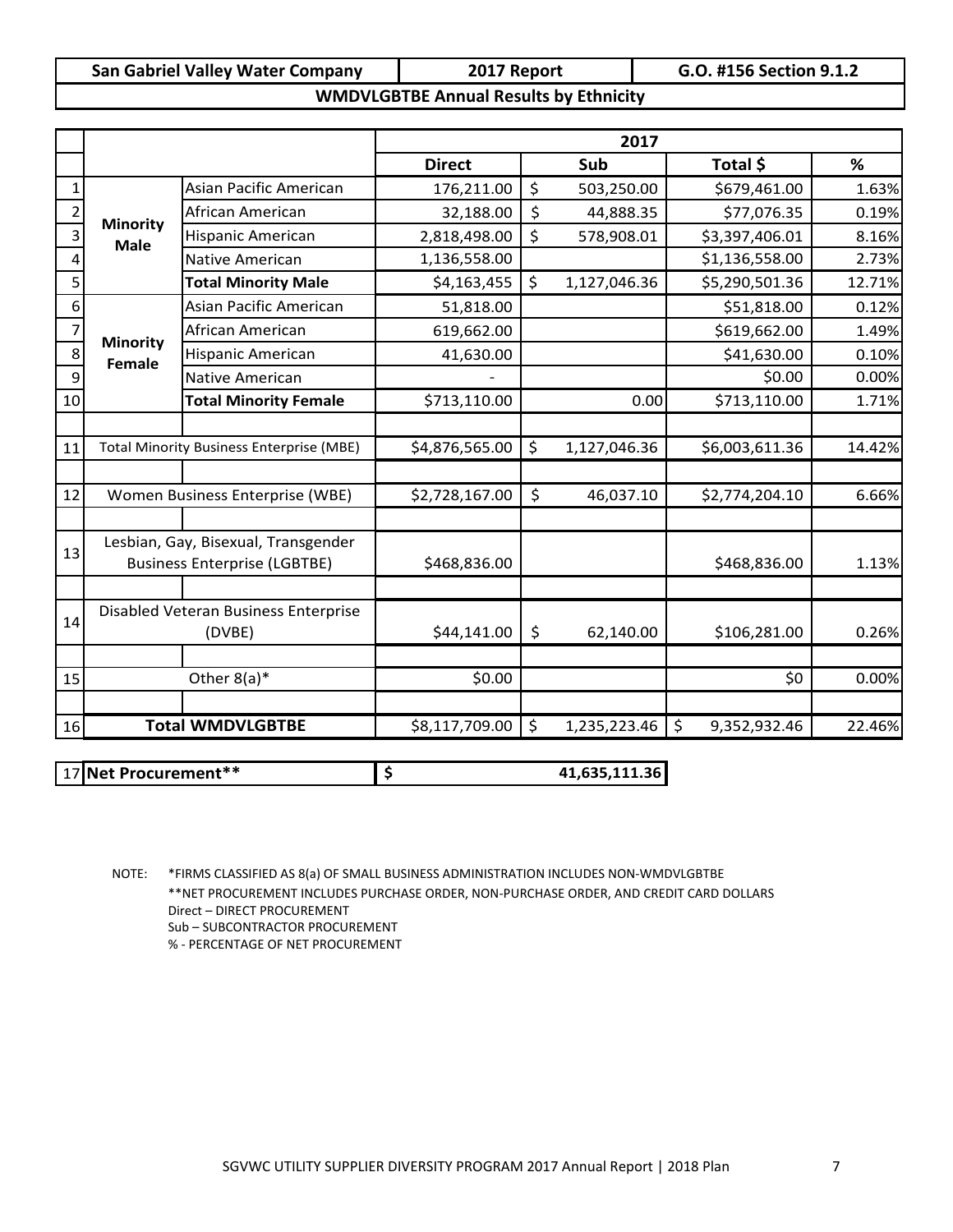### **San Gabriel Valley Water Company 2017 Report G.O. #156 Section 9.1.2**

### **WMDVLGBTBE Direct Procurement by Product and Service Categories**

|                             |                              |                                                  |               |       | Products                 |             | Services              |             | Total |                        |        |
|-----------------------------|------------------------------|--------------------------------------------------|---------------|-------|--------------------------|-------------|-----------------------|-------------|-------|------------------------|--------|
|                             |                              |                                                  |               |       | Ś.                       | %           | Ś.                    | %           |       | Ś.                     | %      |
|                             | Asian Pacific American       |                                                  | <b>Direct</b> |       | 61513.17                 | 0.15%       | 114698                | 0.28%       |       | 176211.17              | 0.42%  |
| Afican American<br>Minority |                              |                                                  | <b>Direct</b> |       | $\Omega$                 | 0.00%       | 32188.02              | 0.08%       |       | 32188.02               | 0.08%  |
| Male                        | Direct                       |                                                  | 416474.99     | 1.00% | 2402023.49               | 5.77%       |                       | 2818498.48  | 6.77% |                        |        |
|                             | <b>Direct</b>                |                                                  |               | 0.00% | 1136558.55               | 2.73%       |                       | 1136558.55  | 2.73% |                        |        |
|                             | <b>Total Minority Male</b>   |                                                  | <b>Direct</b> | \$    | 477,988.16               | $1.15\%$ \$ | 3,685,468.06          | 8.85%       |       | \$4,163,456.22         | 10.00% |
|                             | Asian Pacific American       |                                                  | Direct        |       | 50680.49                 | 0.12%       | 1138                  | 0.00%       |       | 51818.49               | 0.12%  |
| Minority                    | Afican American              |                                                  | <b>Direct</b> |       |                          | 0.00%       | 619662.93             | 1.49%       |       | 619662.93              | 1.49%  |
| Female                      | <b>Hispanic American</b>     |                                                  | Direct        |       | 16378.25                 | 0.04%       | 25252.36              | 0.06%       |       | 41630.61               | 0.10%  |
|                             | Native American              |                                                  | <b>Direct</b> |       |                          | 0.00%       |                       | 0.00%       |       | $\Omega$               | 0.00%  |
|                             | <b>Total Minority Female</b> |                                                  | <b>Direct</b> | \$    | 67,058.74                | $0.16\%$ \$ | 646,053.29            | $1.55\%$ \$ |       | 713,112.03             | 1.71%  |
|                             |                              |                                                  |               |       |                          |             |                       |             |       |                        |        |
|                             |                              | <b>Total Minority Business Enterprises (MBE)</b> | <b>Direct</b> | \$    | 545,046.90               | 1.31%       | S.<br>4,331,521.35    | 10.40%      | S.    | 4,876,568.25           | 11.71% |
|                             |                              |                                                  |               |       |                          |             |                       |             |       |                        |        |
|                             |                              | Women Business Enterprises (WBE)                 | Direct        | Ŝ.    | 2,465,706.57             | $5.92\%$ \$ | 262,461.00            | 0.63%       |       | \$2,728,167.57         | 6.55%  |
|                             |                              |                                                  |               |       |                          |             |                       |             |       |                        |        |
|                             |                              | Lesbian, Gay, Bisexual, Transgender Business     |               |       |                          |             |                       |             |       |                        |        |
|                             |                              | Enterprises (LGBTBE)                             | <b>Direct</b> | \$    |                          | $0.00\%$ \$ | 468,836.52            | $1.13\%$ \$ |       | 468,836.52             | 1.13%  |
|                             |                              |                                                  |               |       |                          |             |                       |             |       |                        |        |
|                             |                              | Disabled Veteran Business Enterprises (DVBE)     | <b>Direct</b> | \$    | 16,004.86                | $0.04\%$ \$ | 28,136.63             | $0.07\%$ \$ |       | 44,141.49              | 0.11%  |
|                             |                              |                                                  |               |       |                          |             |                       |             |       |                        |        |
|                             |                              | Other (8a)*                                      | Direct        | \$    | $\overline{\phantom{a}}$ | 0.00%       |                       | $0.00\%$ \$ |       |                        |        |
|                             |                              |                                                  |               |       |                          |             |                       |             |       |                        |        |
|                             |                              | <b>TOTAL WMDVLGBTBE</b>                          | <b>Direct</b> | Ŝ.    | 3,026,758.33             |             | 7.27% \$ 5,090,955.50 |             |       | 12.23% \$ 8,117,713.83 | 19.50% |
|                             |                              |                                                  |               |       |                          |             |                       |             |       |                        |        |
| <b>Total Product</b>        |                              |                                                  |               |       |                          |             |                       |             |       |                        |        |
| Procurement                 |                              | \$                                               | 3,026,758.33  |       |                          |             |                       |             |       |                        |        |
| <b>Total Service</b>        |                              |                                                  |               |       |                          |             |                       |             |       |                        |        |
| Procurement                 |                              | Ś                                                | 5,090,955.50  |       |                          |             |                       |             |       |                        |        |
|                             |                              |                                                  |               |       |                          |             |                       |             |       |                        |        |
| Net Procurement**           |                              | $\mathsf{S}$                                     | 41,635,111.36 |       |                          |             |                       |             |       |                        |        |
|                             |                              |                                                  |               |       |                          |             |                       |             |       |                        |        |
| <b>Total Number of</b>      |                              |                                                  |               |       |                          |             |                       |             |       |                        |        |
| <b>WMDVLGBTBEs that</b>     |                              | 56                                               |               |       |                          |             |                       |             |       |                        |        |
|                             | <b>Received Direct Spend</b> |                                                  |               |       |                          |             |                       |             |       |                        |        |

NOTE: \*FIRMS CLASSIFIED AS 8(a) OF SMALL BUSINESS ADMINISTRATION INCLUDES NON‐WMDVLGBTBE \*\*NET PROCUREMENT INCLUDES PURCHASE ORDER, NON‐PURCHASE ORDER, AND CREDIT CARD DOLLARS Direct – DIRECT PROCUREMENT Sub – SUBCONTRACTOR PROCUREMENT % ‐ PERCENTAGE OF NET PROCUREMENT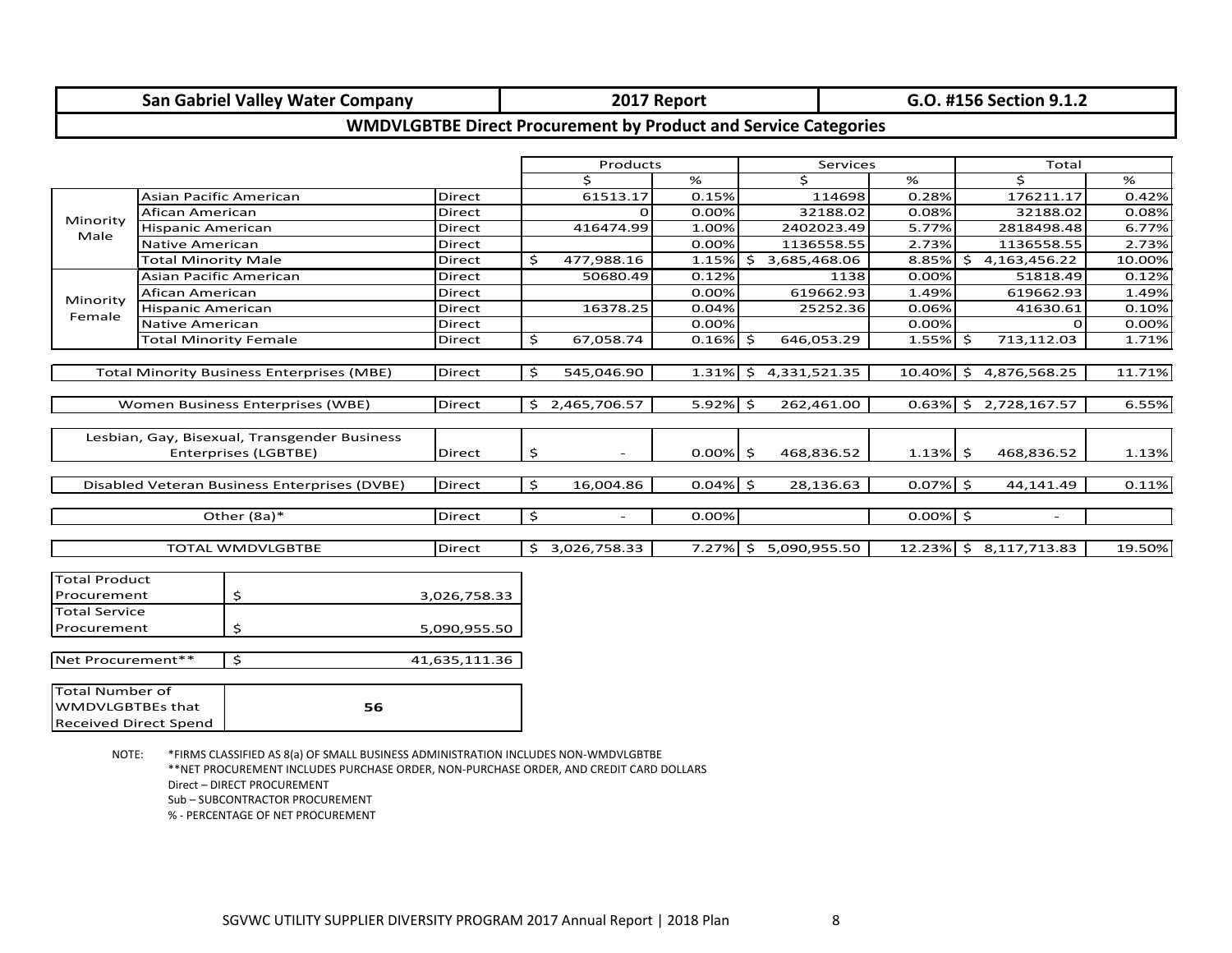|                             |                             | <b>San Gabriel Valley Water Company</b>                                       |              | 2017 Report              |             |    |                          | G.O. #156 Section 9.1.2 |                          |       |  |  |  |
|-----------------------------|-----------------------------|-------------------------------------------------------------------------------|--------------|--------------------------|-------------|----|--------------------------|-------------------------|--------------------------|-------|--|--|--|
|                             |                             | <b>WMDVLGBTBE Subcontractor Procurement by Product and Service Categories</b> |              |                          |             |    |                          |                         |                          |       |  |  |  |
|                             |                             |                                                                               |              | Products                 |             |    | Services                 |                         | Total                    |       |  |  |  |
|                             |                             |                                                                               |              | Ś.                       | %           |    | \$                       | %                       | \$                       | %     |  |  |  |
|                             |                             | Asian Pacific American                                                        | Sub          | 500,000.00               | 1%          |    | 3,250.00                 | 0%                      | 503,250.00               | 1.21% |  |  |  |
| Afican American<br>Minority |                             |                                                                               | Sub          |                          | 0%          |    | 44,888.35                | 0%                      | 44,888.35                | 0.11% |  |  |  |
| Male                        | <b>Hispanic American</b>    |                                                                               | Sub          | 89,848.67                | 0%          |    | 489,059.34               | 1%                      | 578,908.01               | 1.39% |  |  |  |
|                             | <b>Native American</b>      |                                                                               | Sub          |                          | 0%          |    |                          | 0%                      |                          | 0.00% |  |  |  |
|                             | <b>Total Minority Male</b>  |                                                                               | Sub          | \$<br>589,848.67         | 1%          | Ś. | 537,197.69               | 1%                      | \$1,127,046.36           | 2.71% |  |  |  |
|                             |                             | Asian Pacific American                                                        | Sub          |                          | 0%          |    |                          | 0%                      |                          | 0.00% |  |  |  |
|                             | Afican American             |                                                                               | Sub          |                          | 0%          |    |                          | 0%                      | ÷.                       | 0.00% |  |  |  |
| Minority                    | Hispanic American           |                                                                               | Sub          |                          | 0%          |    |                          | 0%                      |                          | 0.00% |  |  |  |
| Female                      | <b>Native American</b>      |                                                                               | Sub          |                          | 0%          |    |                          | 0%                      | $\overline{\phantom{a}}$ | 0.00% |  |  |  |
|                             | Sub                         | \$                                                                            | 0%           | $\zeta$                  |             | 0% | $\ddot{\mathsf{S}}$      | 0.00%                   |                          |       |  |  |  |
|                             |                             |                                                                               |              |                          |             |    |                          |                         |                          |       |  |  |  |
|                             |                             | <b>Total Minority Business Enterprises (MBE)</b>                              | Sub          | \$<br>589,848.67         | 1%          | \$ | 537,197.69               | 1%                      | \$1,127,046.36           | 2.71% |  |  |  |
|                             |                             |                                                                               |              |                          |             |    |                          |                         |                          |       |  |  |  |
|                             |                             | Women Business Enterprises (WBE)                                              | Sub          | \$<br>41,237.10          | $0.10\%$ \$ |    | 4,800.00                 | $0.01\%$ \$             | 46,037.10                | 0.11% |  |  |  |
|                             |                             |                                                                               |              |                          |             |    |                          |                         |                          |       |  |  |  |
|                             |                             | Lesbian, Gay, Bisexual, Transgender Business                                  |              |                          |             |    |                          |                         |                          |       |  |  |  |
|                             |                             | Enterprises (LGBTBE)                                                          | Sub          |                          | 0.00%       |    | $\overline{\phantom{a}}$ | 0.00%                   | $\overline{\phantom{a}}$ | 0.00% |  |  |  |
|                             |                             |                                                                               |              |                          |             |    |                          |                         |                          |       |  |  |  |
|                             |                             | Disabled Veteran Business Enterprises (DVBE)                                  | Sub          | $\overline{\phantom{a}}$ |             | \$ | 62,140.00                | $0.15\%$ \$             | 62,140.00                | 0.15% |  |  |  |
|                             |                             |                                                                               |              |                          |             |    |                          |                         |                          |       |  |  |  |
|                             |                             | Other (8a)*                                                                   | Sub          | $\overline{\phantom{a}}$ |             |    | $\overline{\phantom{a}}$ |                         | $\overline{\phantom{a}}$ |       |  |  |  |
|                             |                             |                                                                               |              |                          |             |    |                          |                         |                          |       |  |  |  |
|                             |                             | <b>TOTAL WMDVLGBTBE</b>                                                       | Sub          | \$<br>631,085.77         | 1.52%       | Ŝ. | 604,137.69               | 1.45%                   | \$1,235,223.46           | 2.97% |  |  |  |
|                             |                             |                                                                               |              |                          |             |    |                          |                         |                          |       |  |  |  |
| <b>Total Sub-Products</b>   |                             |                                                                               |              |                          |             |    |                          |                         |                          |       |  |  |  |
| \$<br>Procurement           |                             | 631,085.77                                                                    |              |                          |             |    |                          |                         |                          |       |  |  |  |
| <b>Total Sub-Services</b>   |                             |                                                                               |              |                          |             |    |                          |                         |                          |       |  |  |  |
| Procurement                 |                             | \$                                                                            | 604,137.69   |                          |             |    |                          |                         |                          |       |  |  |  |
|                             | <b>Total 2nd Tier Spend</b> | \$                                                                            | 1,235,223.46 |                          |             |    |                          |                         |                          |       |  |  |  |
| Net Procurement**           |                             | \$<br>41,635,111.36                                                           |              |                          |             |    |                          |                         |                          |       |  |  |  |

NOTE: \*FIRMS CLASSIFIED AS 8(a) OF SMALL BUSINESS ADMINISTRATION INCLUDES NON‐WMDVLGBTBE \*\*NET PROCUREMENT INCLUDES PURCHASE ORDER, NON‐PURCHASE ORDER, AND CREDIT CARD DOLLARS Direct – DIRECT PROCUREMENT Sub – SUBCONTRACTOR PROCUREMENT % ‐ PERCENTAGE OF NET PROCUREMENT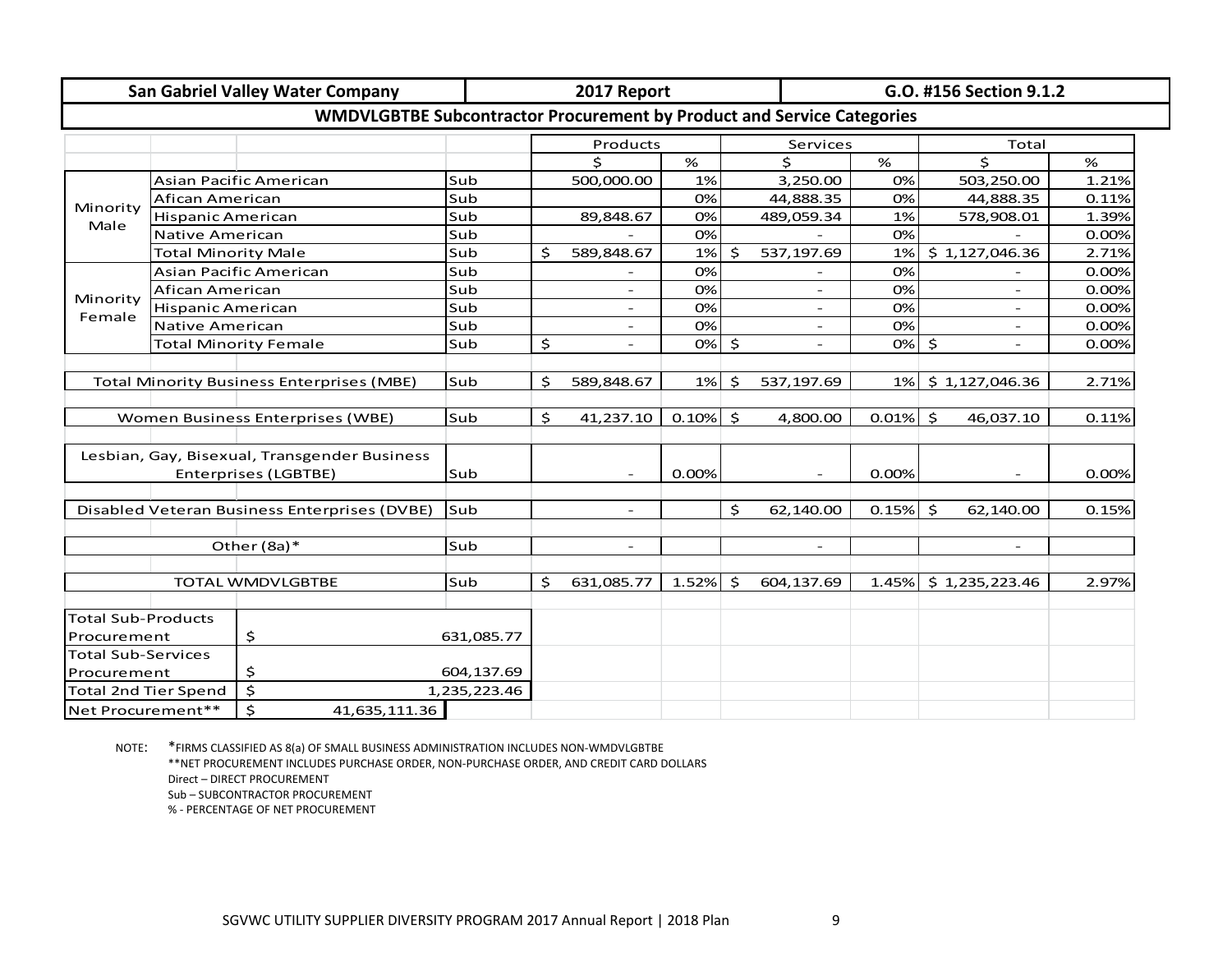### **San Gabriel Valley Water Company 2017 Report G.O. #156 Section 9.1.2**

### **WMDVLGBTBE Procurement by Standard Industrial Classification Categories**

|          |                                   |           |                        |      |                  |                    |           |                      |        |                      |                    | Lesbian, Gay,      |                 |                         |                         |
|----------|-----------------------------------|-----------|------------------------|------|------------------|--------------------|-----------|----------------------|--------|----------------------|--------------------|--------------------|-----------------|-------------------------|-------------------------|
|          |                                   |           |                        |      |                  |                    |           |                      |        |                      |                    | Bisexual,          | Disabled        |                         |                         |
|          |                                   |           |                        |      |                  |                    |           |                      |        | Minority             | Women              | Transgender        | Veterans        |                         |                         |
| SIC Code |                                   |           | Asian Pacific American |      | African American | Hispanic American  |           | Native American      |        | <b>Business</b>      | <b>Busienss</b>    | <b>Business</b>    | <b>Busienss</b> |                         | <b>Total Dollars</b>    |
| Category | ş.                                | Male      | Female                 | Male | Female           | Male               | Female    | Male                 | Female | Enerprises           | Enterprises        | Enerprises         | Enterprises     | Total                   |                         |
|          |                                   |           |                        |      |                  |                    |           |                      |        | (MBE)                | (WBE)              | (LGBTBE)           | (DVBE)          | Other 8(a)** WMDVLGBTBE | <b>Total Percentage</b> |
| 15       | \$<br>$\%$                        |           |                        |      | 164,948.93       |                    |           |                      |        | 164,948.93           | 55,844.00          |                    |                 | 220,792.93              | 2,837,346.53            |
|          |                                   |           |                        |      | 0.40             |                    |           |                      |        | 0.40                 | 0.13               |                    |                 | 0.53                    | 6.80                    |
| 16       | $\boldsymbol{\mathsf{S}}$<br>$\%$ |           |                        |      |                  | 519,648.61<br>1.25 |           | 1,136,558.55<br>2.73 |        | 1,656,207.16<br>3.98 |                    | 468,836.52<br>1.13 |                 | 2,125,043.68<br>5.11    | 2,125,043.68<br>5.11    |
|          | $\frac{1}{2}$                     |           |                        |      |                  | 7,987.17           |           |                      |        | 7,987.17             |                    |                    | 28,136.63       | 36,123.80               | 7,590,270.74            |
| 17       | $\%$                              |           |                        |      |                  | 0.02               |           |                      |        | 0.02                 |                    |                    | 0.07            | 0.09                    | 18.22                   |
|          | \$                                | 16,496.38 |                        |      |                  |                    |           |                      |        | 16,496.38            | 92,717.52          |                    |                 | 109,213.90              | 109,213.90              |
| 25       | $\%$                              | 0.04      |                        |      |                  |                    |           |                      |        | 0.04                 | 0.22               |                    |                 | 0.26                    | 0.26                    |
|          | $\frac{1}{2}$                     |           |                        |      |                  |                    |           |                      |        | $\Omega$             |                    |                    |                 | $\sim$                  | 11,745.49               |
| 28       | $\%$                              |           |                        |      |                  |                    |           |                      |        | $\overline{0}$       |                    |                    |                 | $\sim$                  | 0.02                    |
|          | $\frac{1}{2}$                     |           |                        |      |                  |                    |           |                      |        | $\Omega$             |                    |                    |                 | $\sim$                  | 5,130.46                |
| 29       | $\%$                              |           |                        |      |                  |                    |           |                      |        | $\overline{0}$       |                    |                    |                 | $\sim$                  | 0.04                    |
|          | \$                                |           |                        |      |                  |                    |           |                      |        | $\Omega$             | 1,891,140.89       |                    |                 | 1,891,140.89            | 1,891,140.89            |
| 30       | $\%$                              |           |                        |      |                  |                    |           |                      |        | $\Omega$             | 4.54               |                    |                 | 4.54                    | 4.54                    |
|          | $\boldsymbol{\mathsf{S}}$         |           |                        |      |                  | 14,923.38          |           |                      |        | 14,923.38            |                    |                    |                 | 14,923.38               | 547,840.38              |
| 32       | $\%$                              |           |                        |      |                  | 0.04               |           |                      |        | 0.04                 |                    |                    |                 | 0.04                    | 1.31                    |
|          | $\frac{1}{2}$                     |           |                        |      |                  | 7,408.37           | 16,378.25 |                      |        | 23,786.62            |                    |                    |                 | 23,786.62               | 63,455.50               |
| 34       | $\%$                              |           |                        |      |                  | 0.02               | 0.04      |                      |        | 0.06                 |                    |                    |                 | 0.06                    | 0.15                    |
|          | $\frac{1}{2}$                     | 33,823.50 | 50,680.49              |      |                  | 6,048.42           |           |                      |        | 90,552.41            |                    |                    |                 | 90,552.41               | 374,227.84              |
| 35       | $\%$                              | 0.08      | 0.12                   |      |                  | 0.01               |           |                      |        | 0.21                 |                    |                    |                 | 0.21                    | 0.88                    |
|          | \$                                |           |                        |      |                  |                    |           |                      |        | $\Omega$             |                    |                    |                 | $\sim$                  | 46,210.43               |
| 36       | $\%$                              |           |                        |      |                  |                    |           |                      |        | $\Omega$             |                    |                    |                 | $\omega$                | 0.10                    |
|          | $\frac{1}{2}$                     |           |                        |      |                  | 4,432.69           |           |                      |        | 4,432.69             |                    |                    |                 | 4,432.69                | 4,432.69                |
| 37       | %                                 |           |                        |      |                  | 0.01               |           |                      |        | 0.01                 |                    |                    |                 | 0.01                    | 0.01                    |
| 38       | $\boldsymbol{\mathsf{S}}$         |           |                        |      |                  | 356,481.92         |           |                      |        | 356,481.92           |                    |                    |                 | 356,481.92              | 541,798.98              |
|          | $\%$                              |           |                        |      |                  | 0.86               |           |                      |        | 0.86                 |                    |                    |                 | 0.86                    | 1.31                    |
| 39       | $\boldsymbol{\mathsf{S}}$         |           |                        |      |                  |                    |           |                      |        | $\overline{0}$       |                    |                    | 16,004.86       | 16,004.86               | 1,632,418.05            |
|          | $\%$                              |           |                        |      |                  |                    |           |                      |        | $\overline{0}$       |                    |                    | 0.04            | 0.04                    | 3.92                    |
| 42       | \$                                |           |                        |      |                  |                    |           |                      |        | $\Omega$             | 14,862.83          |                    |                 | 14,862.83               | 14,862.83               |
|          | $\%$                              |           |                        |      |                  |                    |           |                      |        | $\Omega$             | 0.04               |                    |                 | 0.04                    | 0.04                    |
| 44       | \$                                |           |                        |      |                  |                    | 13,545.31 |                      |        | 13,545.31            |                    |                    |                 | 13,545.31               | 13,545.31               |
|          | $\%$                              |           |                        |      |                  |                    | 0.03      |                      |        | 0.03                 |                    |                    |                 | 0.03                    | 0.03                    |
| 46       | $\frac{1}{2}$                     |           |                        |      |                  |                    |           |                      |        | $\overline{0}$       |                    |                    |                 | $\sim$                  | 1,988,986.87            |
|          | $\%$                              |           |                        |      |                  |                    |           |                      |        | $\overline{0}$       |                    |                    |                 | $\sim$                  | 4.78                    |
| 47       | $\boldsymbol{\mathsf{S}}$         |           |                        |      |                  |                    |           |                      |        | $\overline{0}$       |                    |                    |                 | $\sim$                  | 840,769.60              |
|          | $\%$                              |           |                        |      |                  |                    |           |                      |        | $\Omega$             |                    |                    |                 | $\sim$                  | 2.02                    |
| 48       | $\frac{1}{2}$                     |           |                        |      |                  |                    |           |                      |        | $\Omega$             |                    |                    |                 | $\sim$                  | 222,879.39              |
|          | $\%$                              |           |                        |      |                  |                    |           |                      |        | $\Omega$             |                    |                    |                 | $\sim$                  | 0.54                    |
| 50       | $\boldsymbol{\mathsf{S}}$         | 11,193.29 |                        |      |                  | 27,180.21          |           |                      |        | 38,373.50            | 12,006.91          |                    |                 | 50,380.41               | 90,447.18               |
|          | $\%$                              | 0.03      |                        |      |                  | 0.07               |           |                      |        | 0.1                  | 0.03               |                    |                 | 0.13                    | 0.23                    |
| 51       | $\boldsymbol{\mathsf{S}}$<br>$\%$ |           |                        |      |                  |                    |           |                      |        | $\Omega$<br>$\Omega$ | 492.47<br>$\Omega$ |                    |                 | 492.47                  | 400,085.78              |
|          |                                   |           |                        |      |                  |                    |           |                      |        | $\Omega$             |                    |                    |                 | $\sim$                  | 0.96                    |
| 52       | $\frac{1}{2}$<br>$\%$             |           |                        |      |                  |                    |           |                      |        | $\overline{0}$       |                    |                    |                 | $\sim$<br>$\sim$        | 77,598.16<br>0.19       |
|          | \$                                |           |                        |      |                  |                    |           |                      |        | $\overline{0}$       |                    |                    |                 | $\sim$                  | 35,778.60               |
| 54       | $\%$                              |           |                        |      |                  |                    |           |                      |        | $\overline{0}$       |                    |                    |                 | $\sim$                  | 0.09                    |
|          |                                   |           |                        |      |                  |                    |           |                      |        |                      |                    |                    |                 |                         |                         |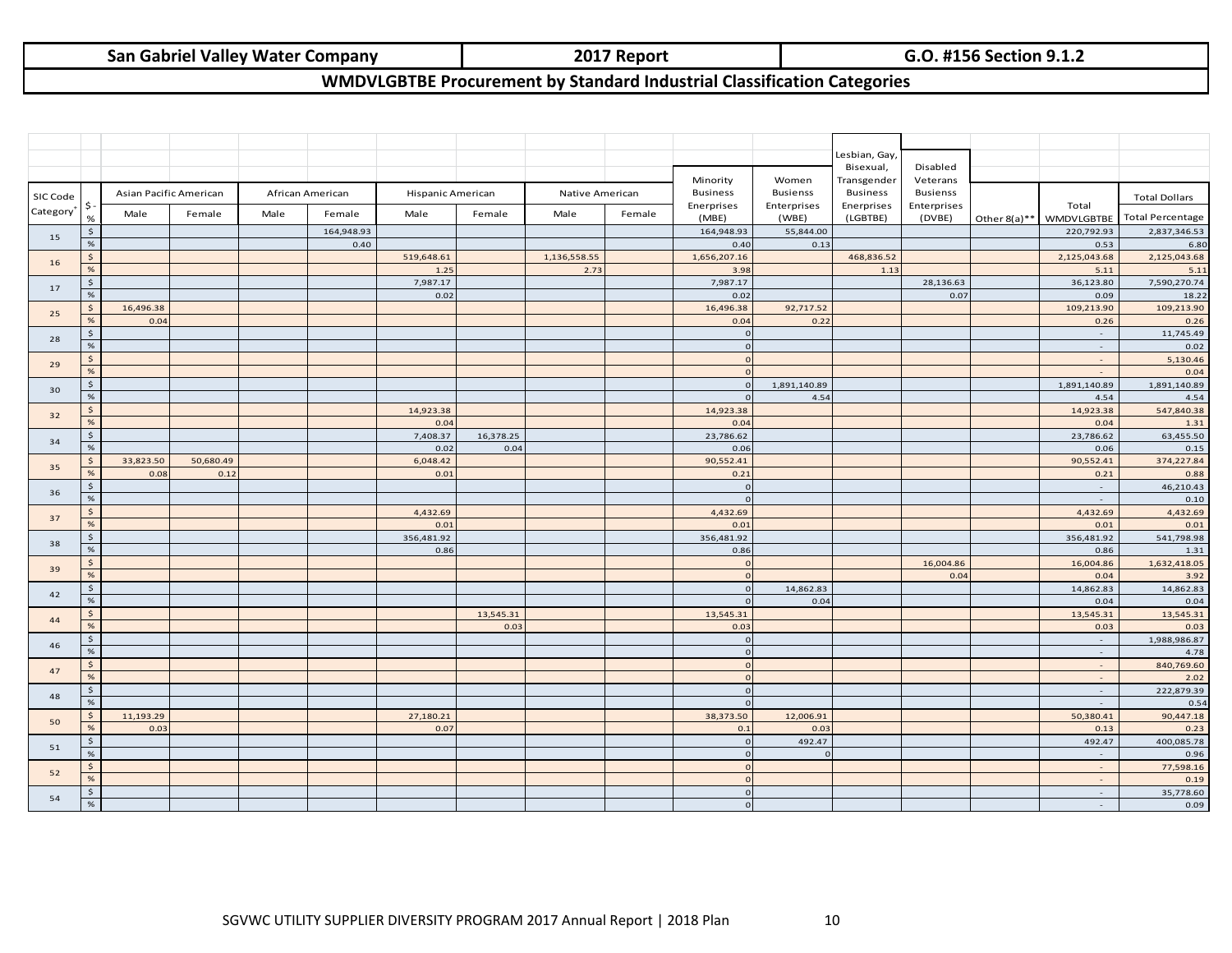### **San Gabriel Valley Water Company 2017 Report G.O. #156 Section 9.1.2**

### **WMDVLGBTBE Procurement by Standard Industrial Classification Categories (Cont.)**

|                              |                            |                            |                        |             |                  |                                                       |           |                 |        |                     |                                                                                | Lesbian, Gay,            |                       |                          |                                          |
|------------------------------|----------------------------|----------------------------|------------------------|-------------|------------------|-------------------------------------------------------|-----------|-----------------|--------|---------------------|--------------------------------------------------------------------------------|--------------------------|-----------------------|--------------------------|------------------------------------------|
|                              |                            |                            |                        |             |                  |                                                       |           |                 |        | Minority            | Women                                                                          | Bisexual,<br>Transgender | Disabled<br>Veterans  |                          |                                          |
| SIC Code                     |                            |                            | Asian Pacific American |             | African American | Hispanic American                                     |           | Native American |        | <b>Business</b>     | <b>Busienss</b>                                                                | <b>Business</b>          | <b>Busienss</b>       |                          | <b>Total Dollars</b>                     |
| Category                     | \$.<br>$\frac{Q}{C}$       | Male                       | Female                 | Male        | Female           | Male                                                  | Female    | Male            | Female | Enerprises<br>(MBE) | Enterprises<br>(WBE)                                                           | Enerprises<br>(LGBTBE)   | Enterprises<br>(DVBE) | Total                    | Other 8(a)** WMDVLGBTBE Total Percentage |
|                              | $\mathsf{S}$               |                            |                        |             |                  |                                                       |           |                 |        |                     | 467,560.12                                                                     |                          |                       | 467,560.12               | 808,021.13                               |
| 55                           | $\%$                       |                            |                        |             |                  |                                                       |           |                 |        |                     | 1.12                                                                           |                          |                       | 1.12                     | 1.94                                     |
| 57                           | $\frac{1}{2}$              |                            |                        |             |                  |                                                       |           |                 |        |                     |                                                                                |                          |                       | $\sim$                   | 3,931.00                                 |
|                              | $\%$<br>$\mathsf{S}$       |                            |                        |             |                  |                                                       |           |                 |        |                     |                                                                                |                          |                       | $\sim$                   | 0.01                                     |
| 59                           | $\%$                       |                            |                        |             |                  |                                                       |           |                 |        |                     | 1,788.66<br>$\Omega$                                                           |                          |                       | 1,788.66<br>$\sim$       | 5,739,422.49<br>13.79                    |
|                              | $\ddot{\mathsf{S}}$        |                            |                        |             |                  |                                                       |           |                 |        |                     |                                                                                |                          |                       | $\sim$                   | 107,577.16                               |
| 60                           | $\%$                       |                            |                        |             |                  |                                                       |           |                 |        |                     |                                                                                |                          |                       | $\sim$                   | 0.26                                     |
| 63                           | $\frac{1}{2}$              |                            |                        |             |                  |                                                       |           |                 |        |                     |                                                                                |                          |                       | $\sim$                   | 3,129,207.92                             |
|                              | %                          |                            |                        |             |                  |                                                       |           |                 |        |                     |                                                                                |                          |                       | $\sim$                   | 7.52                                     |
| 64                           | $\ddot{\mathsf{S}}$        |                            |                        |             | 454,714.00       |                                                       |           |                 |        | 454,714.00          |                                                                                |                          |                       | 454,714.00               | 714,938.08                               |
|                              | %                          |                            |                        |             | 1.09             |                                                       |           |                 |        | 1.09                |                                                                                |                          |                       | 1.09                     | 1.72                                     |
| 65                           | $\ddot{\varsigma}$<br>$\%$ |                            |                        |             |                  |                                                       |           |                 |        |                     |                                                                                |                          |                       | $\sim$<br>$\sim$         | 84,945.00<br>0.20                        |
|                              | $\mathsf{S}$               |                            |                        |             |                  |                                                       |           |                 |        | $\Omega$            |                                                                                |                          |                       | $\sim$                   | 50.00                                    |
| 67                           | $\%$                       |                            |                        |             |                  |                                                       |           |                 |        |                     |                                                                                |                          |                       | $\sim$                   | 0.00                                     |
|                              | $\ddot{\mathsf{S}}$        |                            |                        |             |                  |                                                       |           |                 |        |                     |                                                                                |                          |                       | $\sim$                   | 24,400.87                                |
| 70                           | %                          |                            |                        |             |                  |                                                       |           |                 |        |                     |                                                                                |                          |                       | $\sim$                   | 0.06                                     |
| 73                           | $\ddot{\mathsf{S}}$        | 2,588.75                   | 1,138.00               | 25,000.00   |                  | 151,815.44                                            |           |                 |        | 180,542.19          | 137,754.23                                                                     |                          |                       | 318,296.42               | 1,787,269.19                             |
|                              | $\%$                       | 0.01                       | 0.00                   | 0.06        |                  | 0.36                                                  |           |                 |        | 0.43                | 0.33                                                                           |                          |                       | 0.76                     | 4.29                                     |
| 75                           | $\mathsf{S}$<br>%          |                            |                        |             |                  | 54,589.35                                             |           |                 |        | 54,589.35           |                                                                                |                          |                       | 54,589.35                | 601,471.19                               |
|                              | $\mathsf{S}$               |                            |                        |             |                  | 0.13                                                  | 11,707.05 |                 |        | 0.13<br>11,707.05   |                                                                                |                          |                       | 0.13<br>11,707.05        | 1.44<br>13,165.95                        |
| 76                           | %                          |                            |                        |             |                  |                                                       | 0.03      |                 |        | 0.03                |                                                                                |                          |                       | 0.03                     | 0.03                                     |
|                              | \$                         |                            |                        |             |                  |                                                       |           |                 |        |                     |                                                                                |                          |                       | $\sim$                   | 57,630.37                                |
| 79                           | $\%$                       |                            |                        |             |                  |                                                       |           |                 |        |                     |                                                                                |                          |                       | $\sim$                   | 0.14                                     |
| 80                           | \$                         |                            |                        |             |                  |                                                       |           |                 |        | $\Omega$            |                                                                                |                          |                       | $\sim$                   | 2,948,483.56                             |
|                              | $\%$                       |                            |                        |             |                  |                                                       |           |                 |        |                     |                                                                                |                          |                       | $\sim$                   | 7.08                                     |
| 81                           | $\mathsf{S}$               |                            |                        |             |                  |                                                       |           |                 |        |                     |                                                                                |                          |                       | $\sim$                   | 215,770.12                               |
|                              | %<br>$\ddot{\varsigma}$    |                            |                        |             |                  |                                                       |           |                 |        |                     |                                                                                |                          |                       | $\sim$                   | 0.52<br>16,644.77                        |
| 82                           | %                          |                            |                        |             |                  |                                                       |           |                 |        |                     |                                                                                |                          |                       | $\sim$<br>$\sim$         | 0.04                                     |
|                              | $\frac{1}{2}$              |                            |                        |             |                  |                                                       |           |                 |        |                     |                                                                                |                          |                       | $\sim$                   | 500.00                                   |
| 83                           | %                          |                            |                        |             |                  |                                                       |           |                 |        |                     |                                                                                |                          |                       | $\overline{\phantom{a}}$ | $\sim$                                   |
| 87                           | \$                         | 96,537.10                  |                        | 7,188.02    |                  | 1,449,348.06                                          |           |                 |        | 1,553,073.18        | 46,634.94                                                                      |                          |                       | 1,599,708.12             | 2,324,548.13                             |
|                              | %                          | 0.23                       |                        | 0.02        |                  | 3.48                                                  |           |                 |        | 3.73                | 0.11                                                                           |                          |                       | 3.84                     | 5.58                                     |
| 89                           | $\mathsf{S}$               | 15,572.15                  |                        |             |                  | 218,634.86                                            |           |                 |        | 234,207.01          | 7,365.00                                                                       |                          |                       | 241,572.01               | 1,591,905.15                             |
|                              | $\frac{9}{6}$              | 0.04                       |                        |             |                  | 0.53                                                  |           |                 |        | 0.57                | 0.02                                                                           |                          |                       | 0.59                     | 3.83                                     |
|                              |                            | $$176,211.17$ $$51,818.49$ |                        | \$32,188.02 |                  | $\frac{1}{2}$ \$619,662.93 \$2,818,498.48 \$41,630.61 |           | \$1,136,558.55  | $\sim$ |                     | $\frac{1}{2}$ 4,876,568.25 $\frac{1}{2}$ 2,728,167.57 $\frac{1}{2}$ 468,836.52 |                          | \$44,141.49           |                          | $$8,117,713.83$ $$41,635,111.36$         |
| <b>TOTAL</b><br><b>TOTAL</b> |                            | 0.43                       | 0.12                   | 0.08        | 1.49             | 6.78                                                  | 0.10      | 2.73            | $\sim$ | 11.73               | 6.54                                                                           | 1.13                     | 0.11                  | 19.51                    | 100.00                                   |
|                              |                            |                            |                        |             |                  |                                                       |           |                 |        |                     |                                                                                |                          |                       |                          |                                          |

| <b>Total Product Procurement</b> | \$14,371,885.82 |
|----------------------------------|-----------------|
| <b>Total Service Procurement</b> | \$27,253,225.54 |

NOTE:\*FIRMS WITH MULTI MINORITY OWNERSHIP STATUS

\*\* FIRMS CLASSIFIED AS 8(a) OF SMALL BUSINESS ADMINISTRATION INCLUDES NON‐WMDVLGBTBE

\*\*\* NET PROCUREMENT INCLUDES PURCHASE ORDERS, NON‐PURCHSEORDERS, AND CREDIR CARD DOLLARS

TOTAL DOLLARS ‐ TOTAL PROCUREMENT DILLARS AMOUNT IN THE SPECIFIC SIC CATEGORY

**Net Procurement\*\*\***

**\$41,635,111.36** % ‐ PERCENTAGE OF TOTAL DOLLARS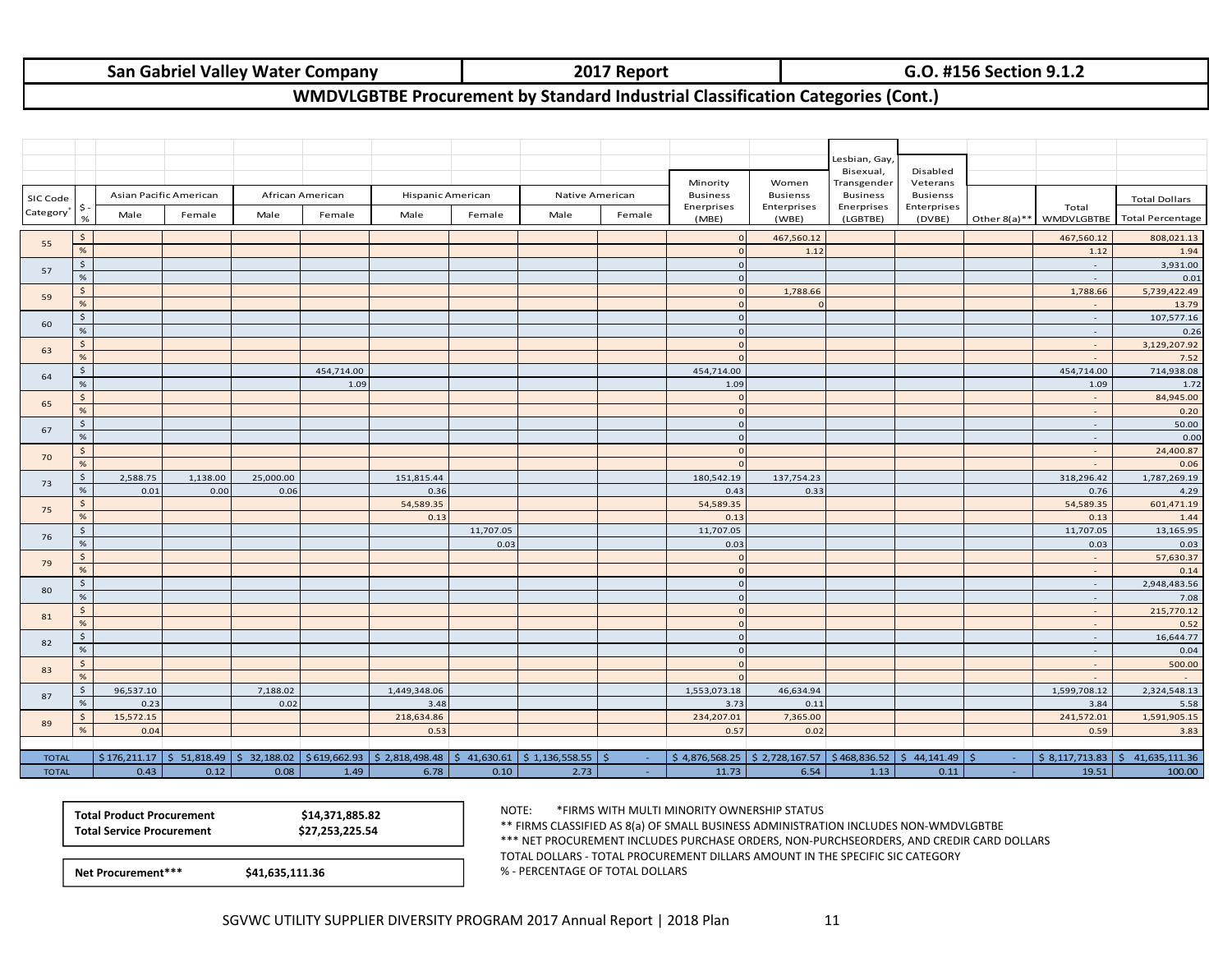| n Gabriel Vallev Water Company | 2017          | : #156 Section 9.1.2 (D.11-05-019 & D.06-11-028) |
|--------------------------------|---------------|--------------------------------------------------|
| San                            | <b>Report</b> | G.O                                              |

### **Number of WMDVLGBTBE Suppliers and Revenue Report to the Clearinghouse**

|                              |                  |                                         |                                   |             |                | Data on Number of Suppliers                                                                                                                                  |                               |              |               |             |                |                    |  |
|------------------------------|------------------|-----------------------------------------|-----------------------------------|-------------|----------------|--------------------------------------------------------------------------------------------------------------------------------------------------------------|-------------------------------|--------------|---------------|-------------|----------------|--------------------|--|
|                              |                  |                                         | Revenue (Range) Reported to CHS   |             |                |                                                                                                                                                              | Utility-Specific 2017 Summary |              |               |             |                |                    |  |
| # WMDVLGBTBEs                | <b>MBE</b>       | <b>WBE</b>                              | <b>LGBTBE</b>                     | <b>DVBE</b> | Other $8(a)^*$ | <b>Grand Total</b>                                                                                                                                           | <b>MBE</b>                    | <b>WBE</b>   | <b>LGBTBE</b> | <b>DVBE</b> | Other 8(a)*    | <b>Grand Total</b> |  |
| Under \$1 million or Unknown |                  |                                         |                                   |             |                | 20                                                                                                                                                           | 30 <sub>l</sub>               | 21           |               |             |                | 54                 |  |
| Under \$5 million            |                  |                                         |                                   |             |                | 12                                                                                                                                                           |                               |              |               |             |                |                    |  |
| Under \$10 million           |                  |                                         |                                   |             |                |                                                                                                                                                              |                               |              |               |             |                |                    |  |
| Above \$10 million           | 1 <sup>1</sup>   |                                         |                                   |             |                | 15                                                                                                                                                           |                               |              |               |             |                |                    |  |
| <b>TOTAL</b>                 | 31               | 22                                      |                                   |             |                | 56                                                                                                                                                           | 30 <sub>l</sub>               | 23           |               |             |                | 56                 |  |
|                              |                  |                                         |                                   |             |                |                                                                                                                                                              |                               |              |               |             |                |                    |  |
|                              |                  |                                         |                                   |             |                |                                                                                                                                                              |                               |              |               |             |                |                    |  |
|                              |                  |                                         |                                   |             |                | Revenue and Payment Data                                                                                                                                     |                               |              |               |             |                |                    |  |
|                              |                  |                                         | (Average) Revenue Reported to CHS |             |                | Utility-Specific 2017 Summary                                                                                                                                |                               |              |               |             |                |                    |  |
| # WMDVLGBTBEs                | MBE              | WBE                                     | LGBTBE                            | <b>DVBE</b> | Other $8(a)^*$ | <b>Grand Total</b>                                                                                                                                           | <b>MBE</b>                    | <b>WBE</b>   | <b>LGBTBE</b> | <b>DVBE</b> | Other $8(a)^*$ | <b>Grand Total</b> |  |
| Under \$1 million or Unknown | 1,797,623.00     | 3,315,562.00                            |                                   |             |                | 5,113,185.00                                                                                                                                                 | 1,312,065.00                  | 1,999,718.00 |               | 44,141.00   |                | \$3,355,924.00     |  |
| Under \$5 million            | 23,275,922.00    | 4,897,885.00                            |                                   |             |                | 28,173,807.00                                                                                                                                                | 827,241.00                    | 111,593.00   |               |             |                | 938,834.00         |  |
| Under \$10 million           | 27,073,443.15    | 33,392,302.00                           |                                   |             |                | 60,465,745.15                                                                                                                                                | 1,319,219.00                  | 134,434.00   |               |             |                | \$1,453,653.00     |  |
| Above \$10 million           | 1,853,646,007.00 | 2,610,863,548.00                        | 12,000,000.00                     |             |                | \$4,476,509,555.00                                                                                                                                           | 1,418,044.00                  | 482,423.00   | 468,837.00    |             |                | \$2,369,304.00     |  |
| <b>TOTAL</b>                 |                  | $$1,905,792,995.15$ $$2,652,469,297.00$ | $$12,000,000.00$ $$$              |             | \$             | $\frac{1}{2}$ 4,570,262,292.15   $\frac{1}{2}$ 4,876,569.00   $\frac{1}{2}$ ,728,168.00   $\frac{1}{2}$ 468,837.00   $\frac{1}{2}$ 44,141.00   $\frac{1}{2}$ |                               |              |               |             |                | \$8,117,715.00     |  |

NOTE: \* FIRMS CLASIFIED AS 8(a) OF SMALL BUSINESS ADMINISTRATION INCLUDES NON‐WMDVLGBTBE

CHS: SUPPLIER CLEARINGHOUSE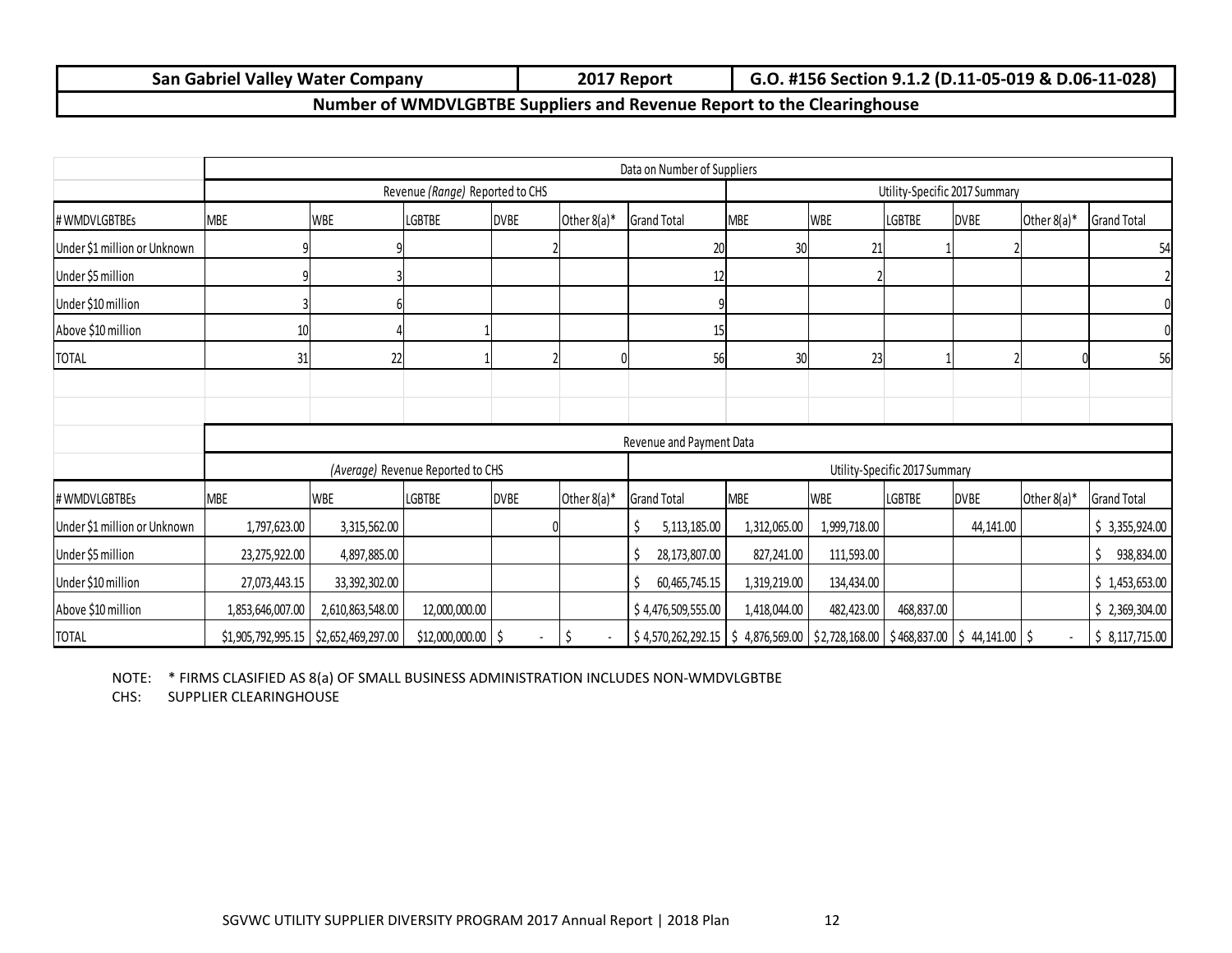| <b>San Gabriel Valley Water Company</b>               | 2017 Report | G.O. #156 Section 9.1.2 |
|-------------------------------------------------------|-------------|-------------------------|
| Description of WMDVLGBTBEs with CA Majority Workforce |             |                         |

This information for 2017 is not readily accessible.

| <b>San Gabriel Valley Water Company</b> | 2017 Report                         | G.O. #156 Section 9.1.3 |
|-----------------------------------------|-------------------------------------|-------------------------|
|                                         | <b>WMDVLGBTBEs Program Expenses</b> |                         |

| <b>Expenses Category</b>       | 2017        |
|--------------------------------|-------------|
| <b>Wages</b>                   | \$57,800.31 |
| <b>Other Employee Expenses</b> | \$7,231.94  |
| Program Expenses               | \$11,514.34 |
| <b>Reporting Expenses</b>      | \$0.00      |
| <b>Training</b>                | \$0.00      |
| Consultants                    | \$2,344.10  |
| Other (CBO Sponsorships)       | \$2,825.00  |
| TOTAL                          | \$83,732.69 |

| <b>San Gabriel Valley Water Company</b> | 2017 Report                                               | G.O. #156 Section 9.1.4 |
|-----------------------------------------|-----------------------------------------------------------|-------------------------|
|                                         | Description of Progress in Meeting or Exceeding Set Goals |                         |

We are very pleased to report that our procurement with WMDVLGBTBEs increased sixty-five percent in 2017 to \$8,117,709 in direct spend, compared to \$4,907,311 in 2016. We are also .<br>pleased to report \$1,235,223 in 2<sup>nd</sup> tier spend, compared to \$88,253 in 2016, a fourteen-fold increase. As mentioned earlier, these results can be attributed to the concentration of control for the program into one department.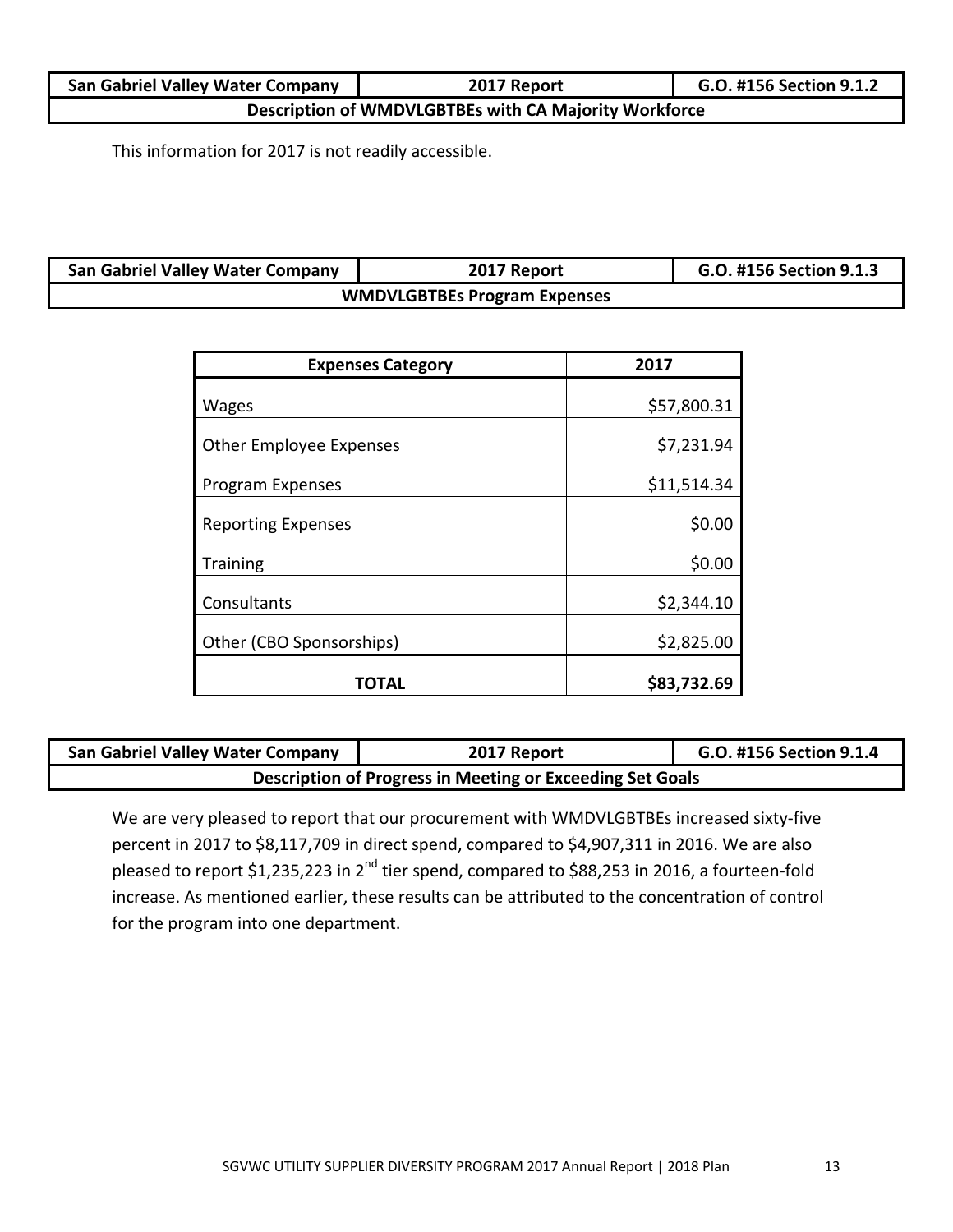| <b>San Gabriel Valley Water Company</b> | 2017 Report                         | G.O. #156 Section 9.1.4 |
|-----------------------------------------|-------------------------------------|-------------------------|
|                                         | <b>WMDVLGBTBE Results and Goals</b> |                         |

| Category                                                             | 2017 Results | 2017 Goals |
|----------------------------------------------------------------------|--------------|------------|
| <b>Minority Men</b>                                                  | 12.71%       |            |
| <b>Minority Women</b>                                                | 1.71%        |            |
| <b>Total Minority Business Enterprise (MBE)</b>                      | 14.42%       | 15%        |
| Women Business Enterprise (WBE)                                      | 6.66%        | 5%         |
| Lesbian, Gay, Bisexual, Transgender Business<br>Enterprises (LGBTBE) |              | 2.38%      |
| Disabled Veteran Business (DVBE)                                     | 0.26%        | 1.5%       |
| Other (8a)                                                           | 0%           |            |
| <b>TOTAL WMDVLGBTBE</b>                                              | 22.46%       | 23.88%     |

% ‐ PERCENTAGE OF NET PROCUREMENT

| <b>San Gabriel Valley Water Company</b>                                         | 2017 Report | G.O. #156 Sec. 9.1.5 |  |
|---------------------------------------------------------------------------------|-------------|----------------------|--|
| <b>Description of Prime Contractor Utilization of WMDVLGBTBE Subcontractors</b> |             |                      |  |

San Gabriel's prime contractors utilized WMDVLGBTBE for both products and services; from trucking to pipe fabrication and materials to engineering services.

Our prime contractors recognize that their participation in our 2<sup>nd</sup> tier program adds value to the supplier/customer relationship and are committed to assisting us meet our program goals.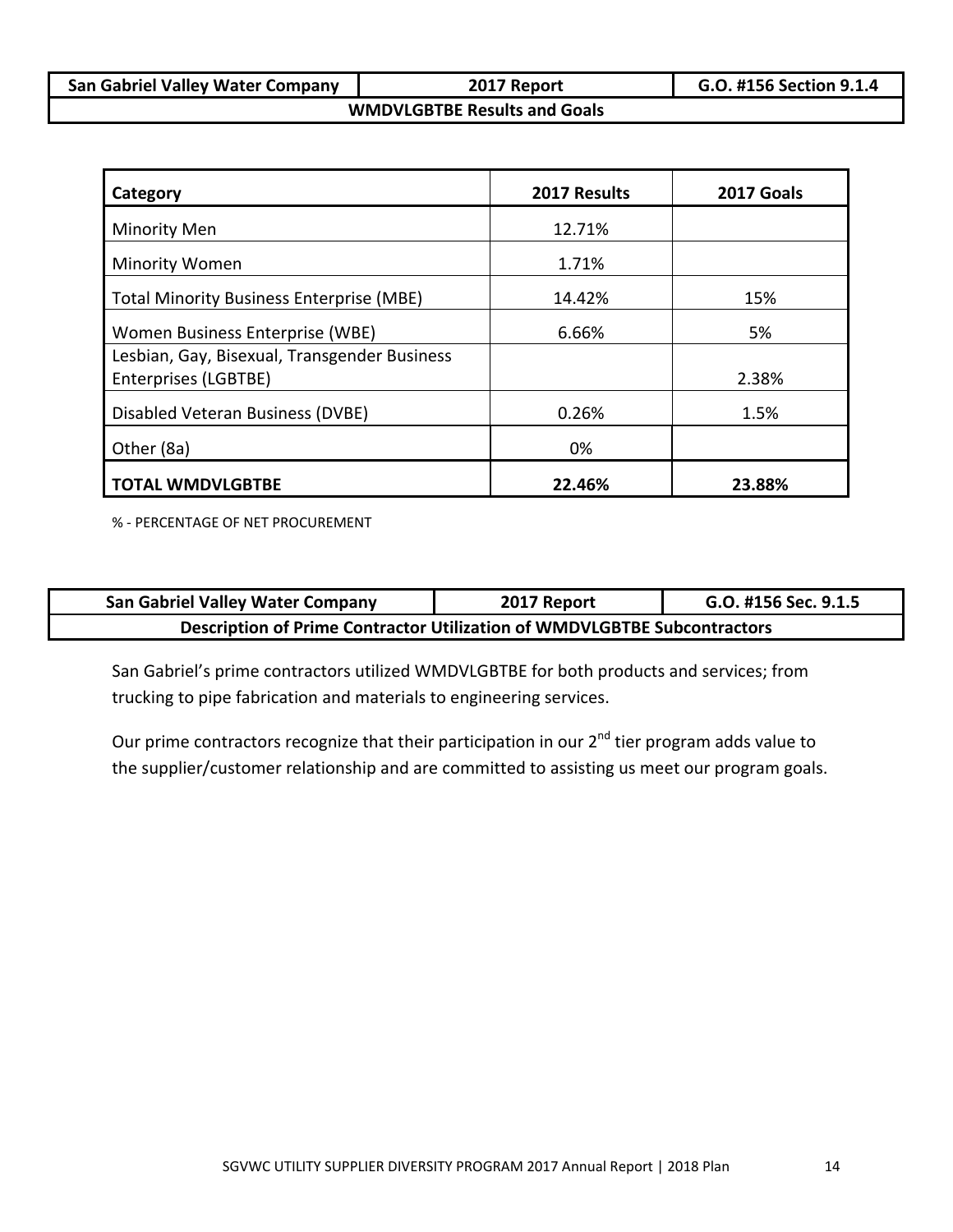| v Water Companv<br><b>Valley</b><br>. Gabriel<br>san | 2017<br>Report | $\mu$ a p $\sigma$<br>. Section 9<br>-<br>. .<br>. |
|------------------------------------------------------|----------------|----------------------------------------------------|
|------------------------------------------------------|----------------|----------------------------------------------------|

### **Summary of Prime Contractor Utilization of WMDVLGBTBE Subcontractors**

|                   |                      |            |    |                                  |                  |    | Lesbian, Gay,   |                 |          |                   |
|-------------------|----------------------|------------|----|----------------------------------|------------------|----|-----------------|-----------------|----------|-------------------|
|                   |                      |            |    |                                  |                  |    | Bisexual,       | <b>Disabled</b> |          |                   |
|                   |                      |            |    |                                  |                  |    | Transgender     | Veterans        |          |                   |
|                   |                      |            |    |                                  |                  |    | <b>Business</b> | <b>Business</b> |          |                   |
|                   |                      | Minority   |    | Minority Business Women Business |                  |    | Enterprise      | Enterprises     | Other    | <b>TOTAL</b>      |
|                   | <b>Minority Male</b> | Female     |    | Enterprise (MBE)                 | Enterprise (WBE) |    | (LGBTBE)        | (DVBE)          | $8(a)*$  | <b>WMDVLGBTBE</b> |
| Direct \$         | 4,163,455.00         | 713,110.00 | S  | 4,876,565.00                     | 2,728,167.00     | Ŝ. | 468,836.00      | 44,141.00       |          | 8,117,709.00      |
| Subcontracting \$ | \$1,127,046.36       |            | S  | 1,127,046.36                     | 46,037.10        |    |                 | 62,140.00       |          | 1,235,223.46      |
| Total \$          | 5,290,501.36         | 713,110.00 | \$ | 6,003,611.36                     | 2,774,204.10     |    | 468,836.00      | 106,281.00      |          | 9,352,932.46      |
|                   |                      |            |    |                                  |                  |    |                 |                 |          |                   |
| Direct %          | 10.00%               | 1.71%      |    | 11.71%                           | 6.55%            |    | 1.13%           | 0.11%           | $0.00\%$ | 19.50%            |
| Subcontracting %  | 2.71%                | 0.00%      |    | 2.71%                            | 0.11%            |    | 0.00%           | 0.15%           | 0.00%    | 2.97%             |
| Total %           | 12.71%               | 1.71%      |    | 14.42%                           | 6.66%            |    | 1.13%           | 0.26%           | 0.00%    | 22.46%            |

Net Procurement\*\***\$ 41,635,111.36**

NOTE: \*FIRMS CLASSIFIED AS 8(a) OF SMALL BUSINESS ADMINSTSRATION INCLUDES NON‐WMDVLGBTBE \*\* NET PROCUREMENT INCLUDES PURCHASE ORDERS, NON‐PURCHASE ORDER, AND CREDIT CARD DOLLARS % ‐ PERCENTAGE OF NET PROCUREMENT DIRECT – DIRECT PROCUREMENT Sub – SUBCONTRACTOR PROCUREMENT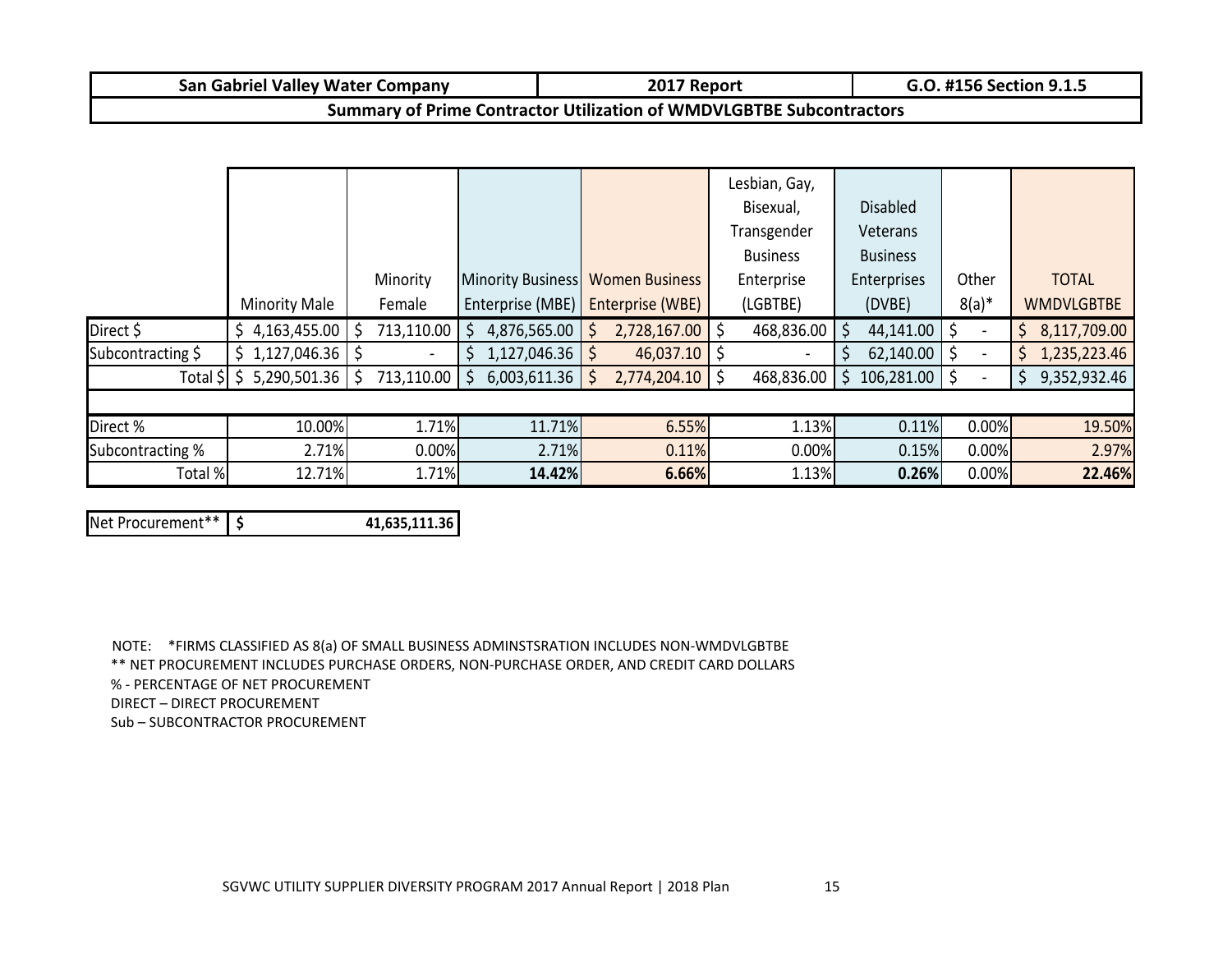| <b>San Gabriel Valley Water Company</b> | 2017 Report                                                 | G.O. #156 Sec. 9.1.6 |
|-----------------------------------------|-------------------------------------------------------------|----------------------|
|                                         | A List of WMDVLGBTBE Complaints Received and Current Status |                      |

San Gabriel received no complaints and none were filed in 2017 relative to its USDP.

| <b>San Gabriel Valley Water Company</b>                                              | 2017 Report | G.O. #156 Sec. 9.1.7 |  |  |
|--------------------------------------------------------------------------------------|-------------|----------------------|--|--|
| Description of Efforts to Recruit WMDVLGBTBE Suppliers in Low Utilization Categories |             |                      |  |  |

### *Legal*

San Gabriel utilizes in-house General Counsel for most routine legal issues. The company's General Counsel is aware of the goal to seek to increase use of WMDVLGBTBEs in legal services.

### *Finance*

San Gabriel utilizes the DBE accounting firm, Vasquez & Company, to provide audit and tax services including tax return preparation and advisory services.

### *Highly Technical*

San Gabriel's primary water quality testing laboratory is Weck Labs, a DBE. San Gabriel also utilized DBE's to provide studies and reports dealing with highly technical water resource planning, environmental compliance issues, and general civil engineering.

IT product acquisition is another area where San Gabriel utilizes a minority owned business.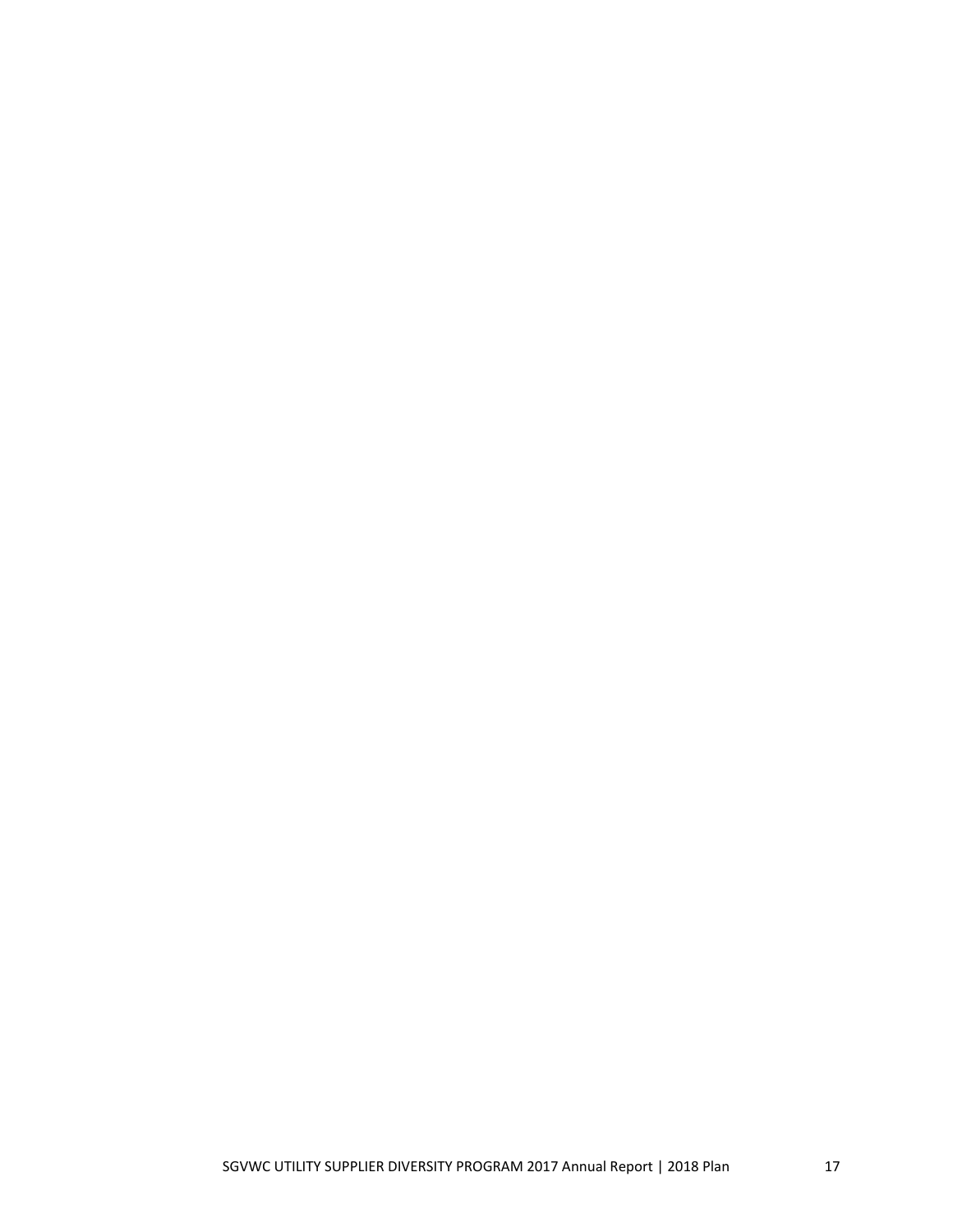# 2018 ANNUAL PLAN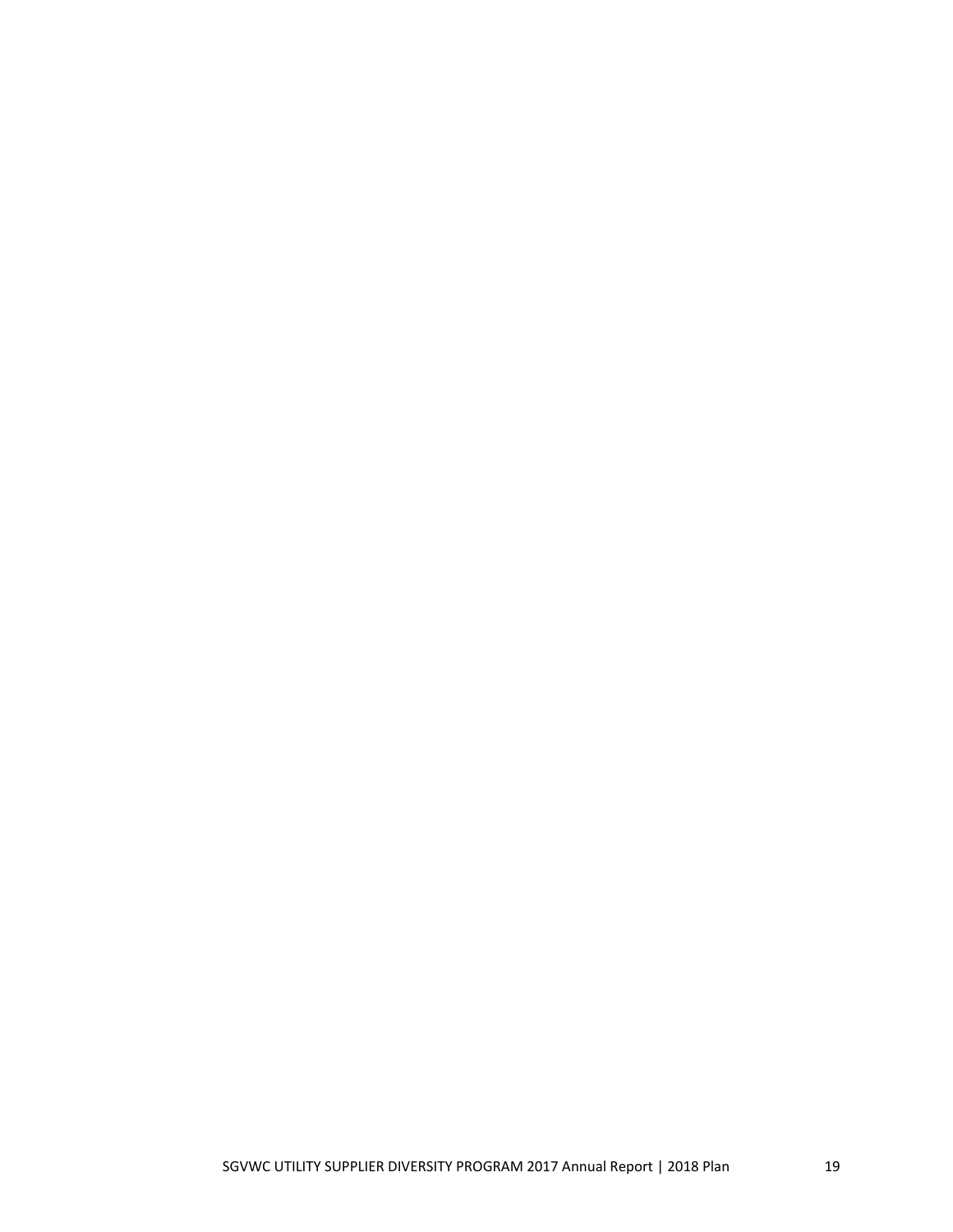| San Gabriel Valley Water Compan |  |  |  |  |  |
|---------------------------------|--|--|--|--|--|
|---------------------------------|--|--|--|--|--|

**Gabriel Valley Water Company 2018 Plan G.O. #156 Sec. 10.1.1**

### **WMDVLGBTBE Annual SHORT, MID, LONG‐TERM Goals by Product and Service Category**

|                 | Short-Term 2018                                           |                                                        |                                                                                               |                                                                               |                                   | Mid-Term 2019                                             |                                                         |                                                                                                |                                                                                | Long-Term 2020                    |                                                           |                                                         |                                                                                                |                                                                                |                                   |
|-----------------|-----------------------------------------------------------|--------------------------------------------------------|-----------------------------------------------------------------------------------------------|-------------------------------------------------------------------------------|-----------------------------------|-----------------------------------------------------------|---------------------------------------------------------|------------------------------------------------------------------------------------------------|--------------------------------------------------------------------------------|-----------------------------------|-----------------------------------------------------------|---------------------------------------------------------|------------------------------------------------------------------------------------------------|--------------------------------------------------------------------------------|-----------------------------------|
| <b>Products</b> | Minority<br><b>Business</b><br><b>Enterprise</b><br>(MBE) | Women<br><b>Business</b><br><b>Enterprise</b><br>(WBE) | Lesbian, Gay,<br>Bisexual,<br>Transgender<br><b>Business</b><br><b>Enterprise</b><br>(LGBTBE) | <b>Disabled</b><br>Veterans<br><b>Business</b><br><b>Enterprise</b><br>(DVBE) | <b>TOTAL</b><br><b>WMDVLGBTBE</b> | Minority<br><b>Business</b><br><b>Enterprise</b><br>(MBE) | Women<br><b>Business</b><br><b>Enterprises</b><br>(WBE) | Lesbian, Gay,<br>Bisexual,<br>Transgender<br><b>Business</b><br><b>Enterprises</b><br>(LGBTBE) | <b>Disabled</b><br>Veterans<br><b>Business</b><br><b>Enterprises</b><br>(DVBE) | <b>TOTAL</b><br><b>WMDVLGBTBE</b> | Minority<br><b>Business</b><br><b>Enterprise</b><br>(MBE) | Women<br><b>Business</b><br><b>Enterprises</b><br>(WBE) | Lesbian, Gay,<br>Bisexual,<br>Transgender<br><b>Business</b><br><b>Enterprises</b><br>(LGBTBE) | <b>Disabled</b><br>Veterans<br><b>Business</b><br><b>Enterprises</b><br>(DVBE) | <b>TOTAL</b><br><b>WMDVLGBTBE</b> |
| 25              | 0.04%                                                     | 0.22%                                                  |                                                                                               |                                                                               | 0.00                              | 0.04%                                                     | 0.22%                                                   |                                                                                                |                                                                                | 0.00                              | 0.04%                                                     | 0.22%                                                   |                                                                                                |                                                                                |                                   |
| 30              |                                                           | 4.54                                                   |                                                                                               |                                                                               | 4.54                              |                                                           | 4.54                                                    |                                                                                                |                                                                                | 4.54                              |                                                           | 4.54                                                    |                                                                                                |                                                                                | 4.54                              |
| 32              | 0.04                                                      |                                                        |                                                                                               |                                                                               | 0.04                              | 0.04                                                      |                                                         |                                                                                                |                                                                                | 0.04                              | 0.04                                                      |                                                         |                                                                                                |                                                                                | 0.04                              |
| 34              | 0.06                                                      | 0.22                                                   |                                                                                               |                                                                               | 0.28                              | 0.06                                                      | 0.22                                                    |                                                                                                |                                                                                | 0.28                              | 0.06                                                      | 0.22                                                    |                                                                                                |                                                                                | 0.28                              |
| 35              | 0.19                                                      |                                                        |                                                                                               |                                                                               | 0.19                              | 0.19                                                      |                                                         |                                                                                                |                                                                                | 0.19                              | 0.19                                                      |                                                         |                                                                                                |                                                                                | 0.19                              |
| 37              | 0.01                                                      |                                                        |                                                                                               |                                                                               | 0.01                              | 0.01                                                      |                                                         |                                                                                                |                                                                                | 0.01                              | 0.01                                                      |                                                         |                                                                                                |                                                                                | 0.01                              |
| 38              | 0.86                                                      |                                                        |                                                                                               |                                                                               | 0.86                              | 0.86                                                      |                                                         |                                                                                                |                                                                                | 0.86                              | 0.86                                                      |                                                         |                                                                                                |                                                                                | 0.86                              |
| 39              |                                                           |                                                        |                                                                                               | 0.04                                                                          | 0.04                              |                                                           |                                                         |                                                                                                | 0.04                                                                           | 0.04                              |                                                           |                                                         |                                                                                                | 0.04                                                                           | 0.04                              |
| 50              | 0.10                                                      | 0.03                                                   |                                                                                               |                                                                               | 0.13                              | 0.10                                                      | 0.03                                                    |                                                                                                |                                                                                | 0.13                              | 0.10                                                      | 0.03                                                    |                                                                                                |                                                                                | 0.13                              |
| 51              |                                                           | 0.01                                                   |                                                                                               |                                                                               | 0.01                              |                                                           | 0.01                                                    |                                                                                                |                                                                                | 0.01                              |                                                           | 0.01                                                    |                                                                                                |                                                                                | 0.01                              |
| 55              |                                                           | 1.12                                                   |                                                                                               |                                                                               | 1.12                              |                                                           | 1.12                                                    |                                                                                                |                                                                                | 1.12                              |                                                           | 1.12                                                    |                                                                                                |                                                                                | 1.12                              |
| 59              | 0.01                                                      |                                                        |                                                                                               |                                                                               | 0.01                              | 0.01                                                      |                                                         |                                                                                                |                                                                                | 0.01                              | 0.01                                                      |                                                         |                                                                                                |                                                                                | 0.01                              |
| Subtotals       | 1.27                                                      | 5.92                                                   | 0.00                                                                                          | 0.04                                                                          | 7.23                              | 1.27                                                      | 5.92                                                    | 0.00                                                                                           | 0.04                                                                           | 7.23                              | 1.27                                                      | 5.92                                                    | 0.00                                                                                           | 0.04                                                                           | 7.23                              |

|                 | Short-Term 2018                                    |                                                         |                                                                                                |                                                                                | Mid-Term 2019                     |                                                           |                                                         |                                                                                                | Long-Term 2020                                                                 |                                   |                                                           |                                                         |                                                                                                |                                                                                |                                   |
|-----------------|----------------------------------------------------|---------------------------------------------------------|------------------------------------------------------------------------------------------------|--------------------------------------------------------------------------------|-----------------------------------|-----------------------------------------------------------|---------------------------------------------------------|------------------------------------------------------------------------------------------------|--------------------------------------------------------------------------------|-----------------------------------|-----------------------------------------------------------|---------------------------------------------------------|------------------------------------------------------------------------------------------------|--------------------------------------------------------------------------------|-----------------------------------|
| <b>Services</b> | Minority<br><b>Business</b><br>Enterprise<br>(MBE) | Women<br><b>Business</b><br><b>Enterprises</b><br>(WBE) | Lesbian, Gay,<br>Bisexual,<br>Transgender<br><b>Business</b><br><b>Enterprises</b><br>(LGBTBE) | <b>Disabled</b><br>Veterans<br><b>Business</b><br><b>Enterprises</b><br>(DVBE) | <b>TOTAL</b><br><b>WMDVLGBTBE</b> | Minority<br><b>Business</b><br><b>Enterprise</b><br>(MBE) | Women<br><b>Business</b><br><b>Enterprises</b><br>(WBE) | Lesbian, Gay,<br>Bisexual,<br>Transgender<br><b>Business</b><br><b>Enterprises</b><br>(LGBTBE) | <b>Disabled</b><br>Veterans<br><b>Business</b><br><b>Enterprises</b><br>(DVBE) | <b>TOTAL</b><br><b>WMDVLGBTBE</b> | Minority<br><b>Business</b><br><b>Enterprise</b><br>(MBE) | Women<br><b>Business</b><br><b>Enterprises</b><br>(WBE) | Lesbian, Gay,<br>Bisexual,<br>Transgender<br><b>Business</b><br><b>Enterprises</b><br>(LGBTBE) | <b>Disabled</b><br>Veterans<br><b>Business</b><br><b>Enterprises</b><br>(DVBE) | <b>TOTAL</b><br><b>WMDVLGBTBE</b> |
| 15              | 0.83                                               |                                                         |                                                                                                |                                                                                | 0.83                              | 0.83                                                      |                                                         |                                                                                                |                                                                                | 0.83                              | 0.83                                                      |                                                         |                                                                                                |                                                                                | 0.83                              |
| 16              | 3.98                                               |                                                         | 1.13                                                                                           |                                                                                | 5.11                              | 3.98                                                      |                                                         | 1.13                                                                                           |                                                                                | 5.11                              | 3.98                                                      |                                                         | 1.13                                                                                           |                                                                                | 5.11                              |
| 17              | 2.87                                               |                                                         |                                                                                                | 0.07                                                                           | 2.94                              | 2.87                                                      |                                                         |                                                                                                | 0.07                                                                           | 2.94                              | 2.87                                                      |                                                         |                                                                                                | 0.07                                                                           | 2.94                              |
| 42              | 0.04                                               |                                                         |                                                                                                |                                                                                | 0.04                              | 0.04                                                      |                                                         |                                                                                                |                                                                                | 0.04                              | 0.04                                                      |                                                         |                                                                                                |                                                                                | 0.04                              |
| 44              | 0.03                                               |                                                         |                                                                                                |                                                                                | 0.03                              | 0.03                                                      |                                                         |                                                                                                |                                                                                | 0.03                              | 0.03                                                      |                                                         |                                                                                                |                                                                                | 0.03                              |
| 64              | 1.09                                               |                                                         |                                                                                                |                                                                                | 1.09                              | 1.09                                                      |                                                         |                                                                                                |                                                                                | 1.09                              | 1.09                                                      |                                                         |                                                                                                |                                                                                | 1.09                              |
| 73              | 0.43                                               | 0.33                                                    |                                                                                                |                                                                                | 0.76                              | 0.43                                                      | 0.33                                                    |                                                                                                |                                                                                | 0.76                              | 0.43                                                      | 0.33                                                    |                                                                                                |                                                                                | 0.76                              |
| 75              | 0.13                                               |                                                         |                                                                                                |                                                                                | 0.13                              | 0.13                                                      |                                                         |                                                                                                |                                                                                | 0.13                              | 0.13                                                      |                                                         |                                                                                                |                                                                                | 0.13                              |
| 76              | 0.03                                               |                                                         |                                                                                                |                                                                                | 0.03                              | 0.03                                                      |                                                         |                                                                                                |                                                                                | 0.03                              | 0.03                                                      |                                                         |                                                                                                |                                                                                | 0.03                              |
| 87              | 3.73                                               | 0.11                                                    |                                                                                                |                                                                                | 3.84                              | 3.73                                                      | 0.11                                                    |                                                                                                |                                                                                | 3.84                              | 3.73                                                      | 0.11                                                    |                                                                                                |                                                                                | 3.84                              |
| 89              | 0.57                                               | 0.02                                                    |                                                                                                |                                                                                | 0.59                              | 0.57                                                      | 0.02                                                    |                                                                                                |                                                                                | 0.59                              | 0.57                                                      | 0.02                                                    |                                                                                                |                                                                                | 0.59                              |
| Subtotals       | 13.73                                              | 0.33                                                    | 1.13                                                                                           | 0.07                                                                           | 15.39                             | 13.73                                                     | 0.33                                                    | 1.13                                                                                           | 0.07                                                                           | 15.39                             | 13.73                                                     | 0.33                                                    | 1.13                                                                                           | 0.07                                                                           | 15.39                             |
|                 |                                                    |                                                         |                                                                                                |                                                                                |                                   |                                                           |                                                         |                                                                                                |                                                                                |                                   |                                                           |                                                         |                                                                                                |                                                                                |                                   |
| <b>TOTAL</b>    | 15.00                                              | 6.25                                                    | 1.13                                                                                           | 1.50                                                                           | 23.88                             | 15.00                                                     | 6.25                                                    | 1.13                                                                                           | 1.50                                                                           | 23.88                             | 15.00                                                     | 6.25                                                    | 1.13                                                                                           | 1.50                                                                           | 23.88                             |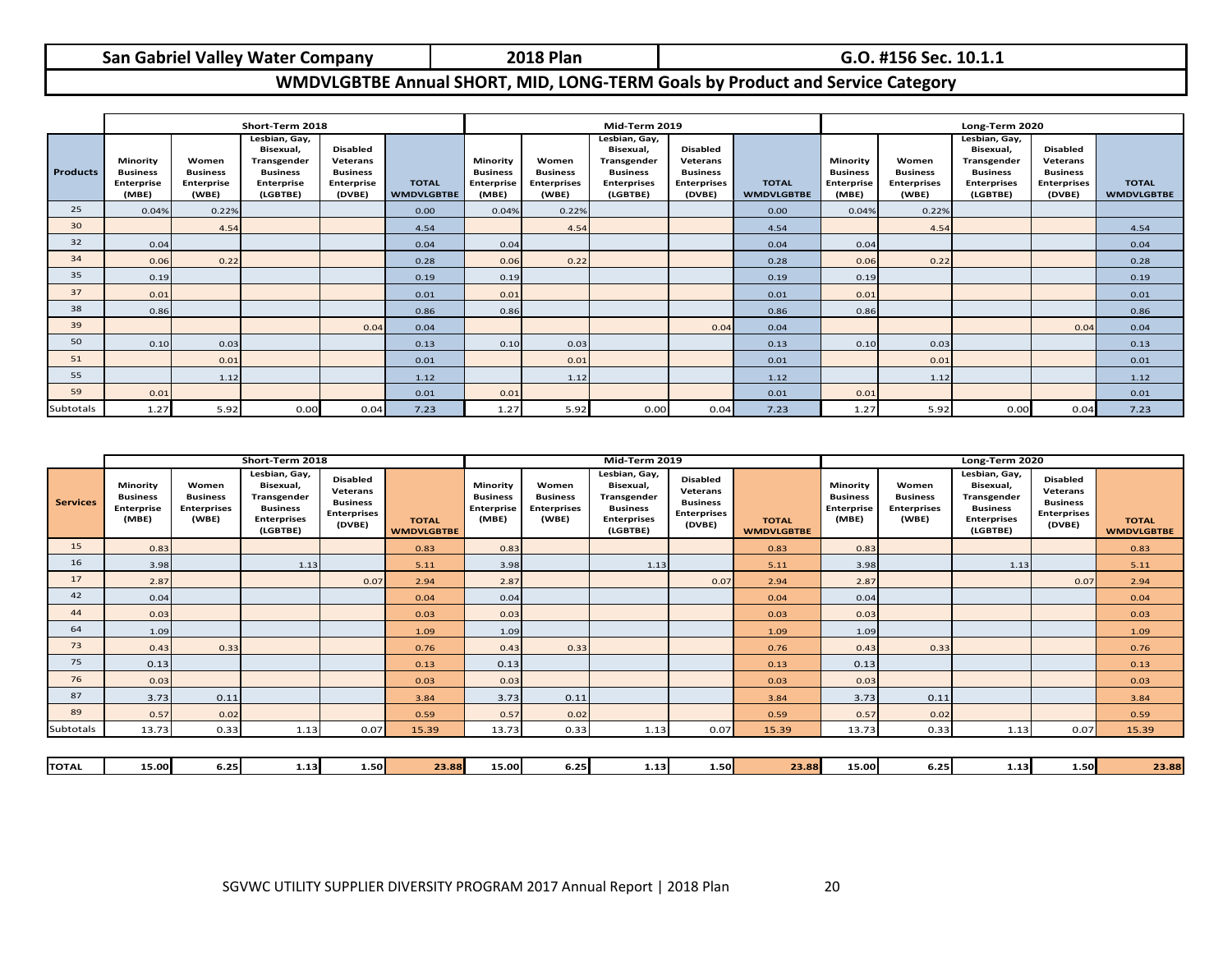| <b>San Gabriel Valley Water Company</b>                                         | <b>2018 Plan</b> | G.O. #156 Sec. 10.1.2 |  |  |  |  |  |
|---------------------------------------------------------------------------------|------------------|-----------------------|--|--|--|--|--|
| Description of WMDVLGBTBE Planned Program Activities for the Next Calendar Year |                  |                       |  |  |  |  |  |

### **Internal Activities**

*Capacity Building and Technical Assistance Program* Our goal is to work with Vobecky to introduce them to underground utility construction.

San Gabriel will seek to support the Disabled Veterans Business Alliance and the Black Business Association groups in our local communities.

*Contractor meetings*

Plans are underway for a San Gabriel contractors meeting.

### **External Activities**

### *Collaboration with CWA*

San Gabriel will continue its collaborative work through CWA to bring procurement and growth opportunities to women, minority, disabled veterans and LGBT businesses. Those plans include a Capacity Building and Technical Assistance Program, and two Meet the Primes events.

Additionally, San Gabriel will continue its involvement with CBO's and Chambers of Commerce through memberships and participation in their outreach events as a member of CWA and individually.

| <b>San Gabriel Valley Water Company</b>                            | <b>2018 Plan</b> | G.O. #156 Sec. 10.1.3 |  |  |  |  |
|--------------------------------------------------------------------|------------------|-----------------------|--|--|--|--|
| Plans for Recruiting WMDVLGBTBE Suppliers in Low Utilization Areas |                  |                       |  |  |  |  |

San Gabriel will continue to seek to identify and recruit WMDVLGBTBEs in areas where their utilization is low by supporting events targeted at these areas. Purchasers of these services will be reminded of the importance to attend these events and to make every reasonable effort to retain WMDVLGBTBEs when opportunities arise.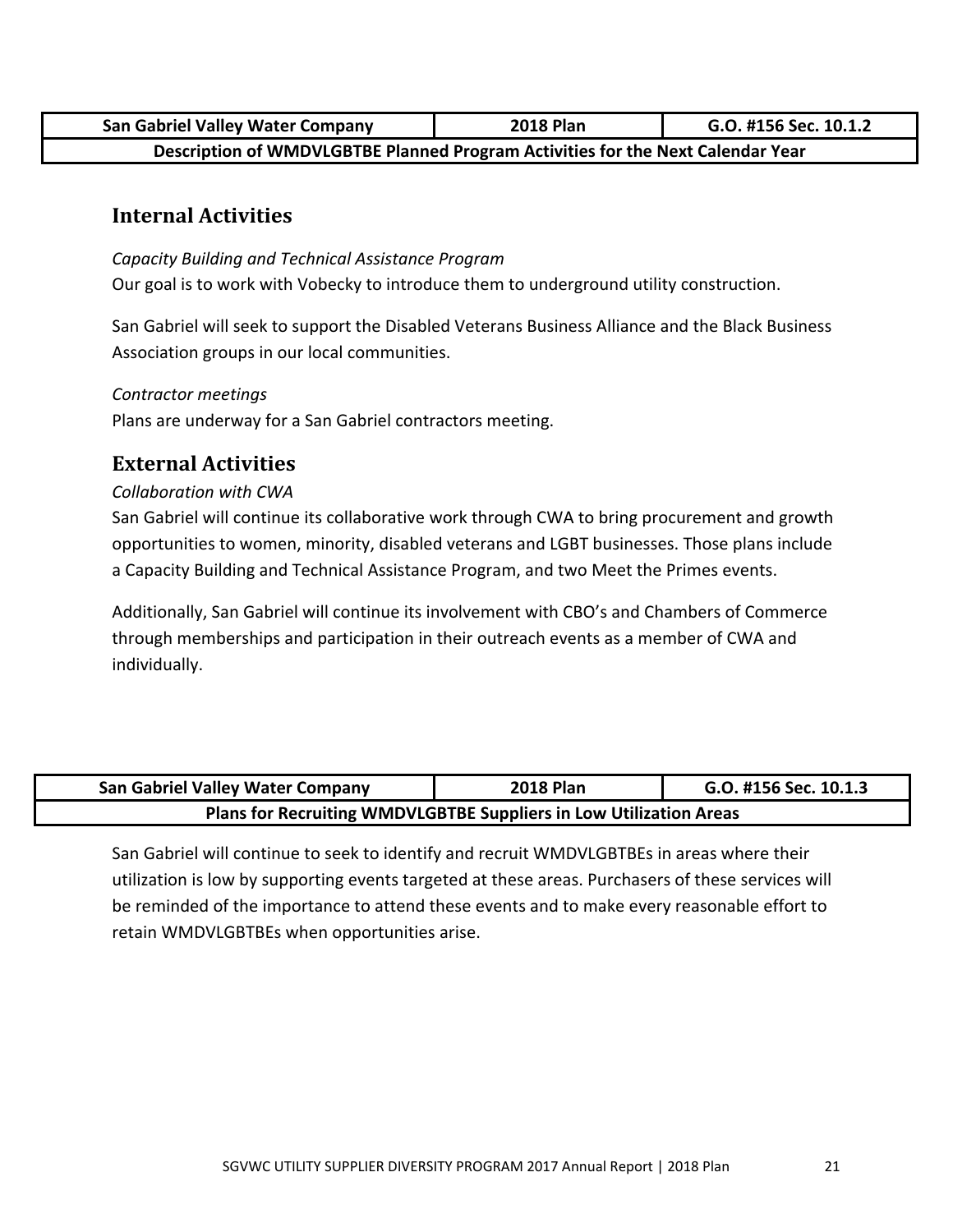| <b>San Gabriel Valley Water Company</b>                            | <b>2018 Plan</b> | G.O. #156 Sec. 10.1.4 |  |  |  |  |
|--------------------------------------------------------------------|------------------|-----------------------|--|--|--|--|
| <b>Plans for Recruiting WMDVLGBTBE Suppliers Where Unavailable</b> |                  |                       |  |  |  |  |

San Gabriel continues to seek out WMDVLGBTBE suppliers in all areas through attending outreach events, working with CBOs and identifying businesses in the Supplier Clearinghouse.

| <b>San Gabriel Valley Water Company</b>                                     | <b>2018 Plan</b> | G.O. #156 Sec. 10.1.5 |  |  |  |  |
|-----------------------------------------------------------------------------|------------------|-----------------------|--|--|--|--|
| Plans for Encouraging Prime Contractors to Subcontract WMDVLGBTBE Suppliers |                  |                       |  |  |  |  |

San Gabriel, in connection with CWA, will sponsor a prime contractors meeting with the primary goal to educate our prime contractors on ways to assist us in meeting program goals, and secondly to facilitate relationships between primes and DBEs.

| <b>San Gabriel Valley Water Company</b>                       | <b>2018 Plan</b> | G.O. #156 Sec. 10.1.6 |  |  |  |  |
|---------------------------------------------------------------|------------------|-----------------------|--|--|--|--|
| <b>Plans for Complying with WMDVLGBTBE Program Guidelines</b> |                  |                       |  |  |  |  |

San Gabriel will take steps to continue implementation of its Supplier Diversity Strategic Plan. This plan details strategies to implement an outreach program to inform and recruit WMDVLGBTBEs for inclusion in its contracting and procurement opportunities. It also includes a DBE sustainability plan and a  $2<sup>nd</sup>$  tier program.

Our objective is to achieve compliance with the WMDVLGBTBE Program guidelines established by the Commission as required by the California Public Utilities Code section 8283 (c).

#####